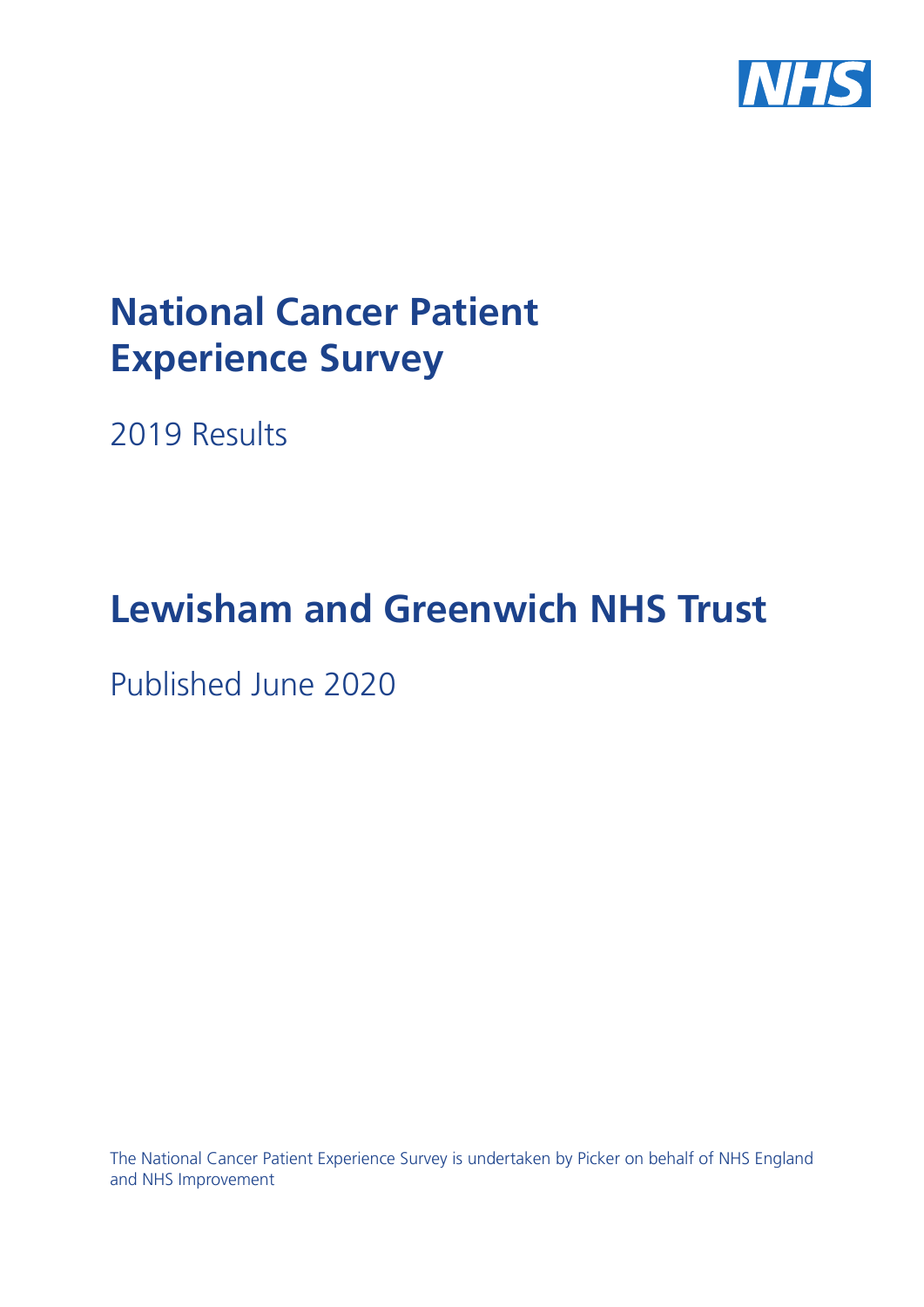# **Executive Summary** Case Mix Adjusted scores

### **Cancer Dashboard Questions**

The following seven questions are included in phase 1 of the Cancer Dashboard developed by Public Health England and NHS England:

Q61. Patient's average rating of care scored from very poor to very good

| 0   | $\overline{2}$                                                | 3 | $\overline{4}$ | 5 | 6 | $\overline{7}$ | 8   | 9 | 10                                                                                            |
|-----|---------------------------------------------------------------|---|----------------|---|---|----------------|-----|---|-----------------------------------------------------------------------------------------------|
|     |                                                               |   |                |   |   |                | 8.8 |   |                                                                                               |
|     |                                                               |   |                |   |   |                |     |   | Q18. Patient definitely involved as much as they wanted in decisions about care and treatment |
|     |                                                               |   |                |   |   |                |     |   | Q19. Patient given the name of a CNS who would support them through their treatment           |
| '9% | Q20. Patient found it very or quite easy to contact their CNS |   |                |   |   |                |     |   |                                                                                               |
|     |                                                               |   |                |   |   |                |     |   | Q39. Patient always felt they were treated with respect and dignity while in hospital         |
|     | leaving hospital                                              |   |                |   |   |                |     |   | Q41. Hospital staff told patient who to contact if worried about condition or treatment after |
| 52% | treatment                                                     |   |                |   |   |                |     |   | Q55. General practice staff definitely did everything they could to support patient during    |

### **Questions Outside Expected Range**

|                                                                       |            | Case Mix Adiusted Scores   |                            |                   |
|-----------------------------------------------------------------------|------------|----------------------------|----------------------------|-------------------|
|                                                                       | 2019 Score | Lower<br>Expected<br>Range | Upper<br>Expected<br>Range | National<br>Score |
| [Q12. Patient completely understood the explanation of what was wrong | 82%        | 68%                        | 79%                        | 73%               |

|                                                                                                                |            | Case Mix Adjusted Scores   |                                          |                   |
|----------------------------------------------------------------------------------------------------------------|------------|----------------------------|------------------------------------------|-------------------|
|                                                                                                                | 2019 Score | Lower<br>Expected<br>Range | Upper<br>Expected<br>Range<br>94%<br>67% | National<br>Score |
| Q39. Patient always felt they were treated with respect and dignity while in hospital                          | 81%        | 81%                        |                                          | 88%               |
| Q51. Hospital staff definitely gave family or someone close all the information needed to<br>help care at home | 51%        | 53%                        |                                          | 60%               |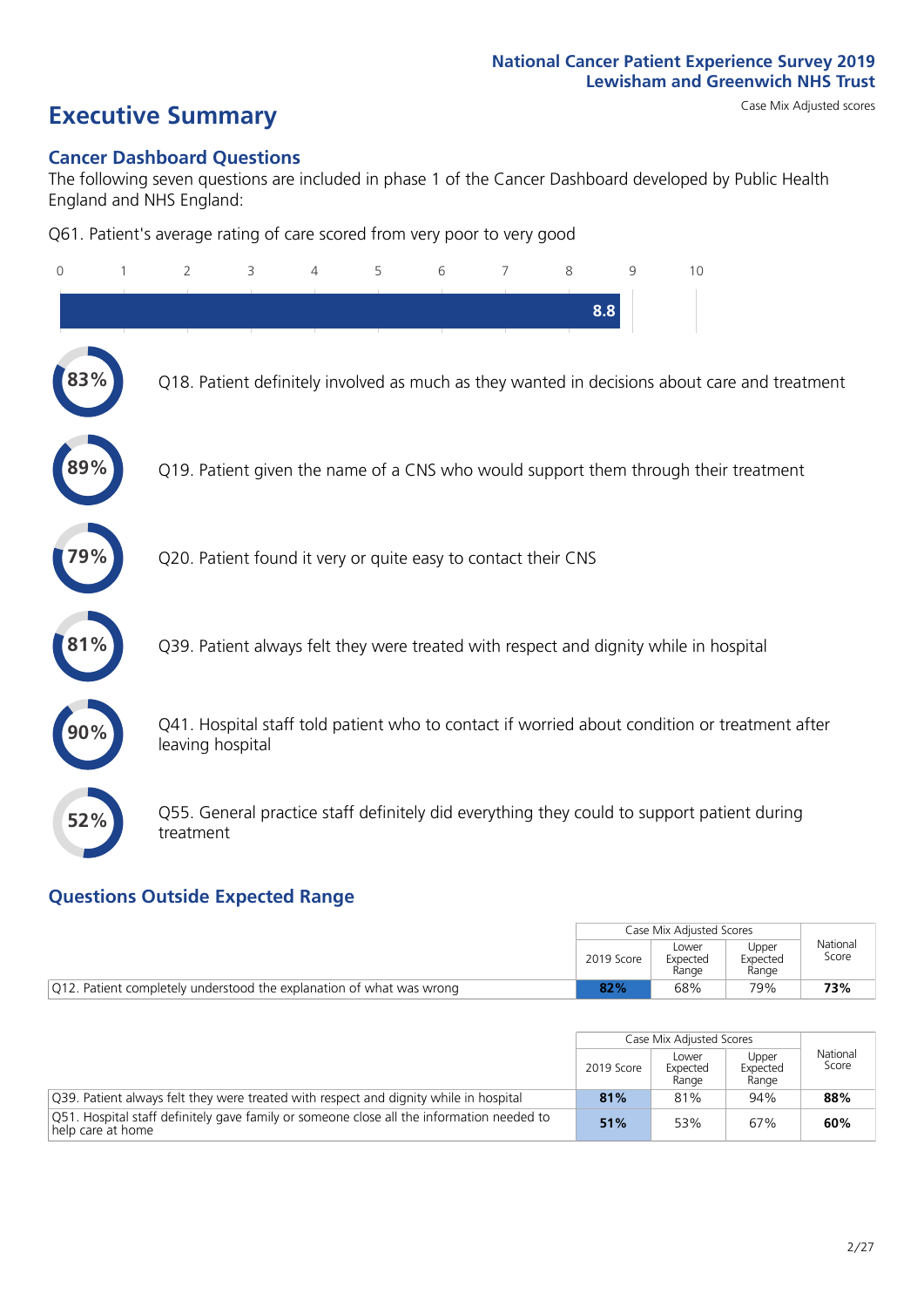## **Introduction**

The National Cancer Patient Experience Survey 2019 is the ninth iteration of the survey first undertaken in 2010. It has been designed to monitor national progress on cancer care; to provide information to drive local quality improvements; to assist commissioners and providers of cancer care; and to inform the work of the various charities and stakeholder groups supporting cancer patients.

The survey was overseen by a national Cancer Patient Experience Advisory Group. This Advisory Group set the principles and objectives of the survey programme and guided questionnaire development. The survey was commissioned and managed by NHS England. The survey provider, Picker, is responsible for designing, running and analysing the survey.

The 2019 survey involved 143 NHS Trusts. Out of 111,366 people, 67,858 people responded to the survey, yielding a response rate of 61%.

# **Methodology**

### **Eligibility, eldwork and survey methods**

The sample for the survey included all adult (aged 16 and over) NHS patients, with a confirmed primary diagnosis of cancer, discharged from an NHS Trust after an inpatient episode or day case attendance for cancer related treatment in the months of April, May and June 2019. The fieldwork for the survey was undertaken between December 2019 and March 2020.

As in the previous four years, the survey used a mixed mode methodology. Questionnaires were sent by post, with two reminders where necessary, but also included an option to complete the questionnaire online. A Freephone helpline and email was available for respondents to opt out, ask questions about the survey, enable them to complete their questionnaire over the phone and provide access to a translation and interpreting facility for those whose first language was not English.

### **Case-mix adjustment**

Both unadjusted and adjusted scores are presented in this report. Case-mix adjusted scores allows us to account for the impact that differing patient populations might have on results. By using the case-mix adjusted estimates we can obtain a greater understanding of how a Trust is performing given their patient population. The factors taken into account in this case-mix adjustment are gender, age, ethnic group, deprivation, and tumour group.

### **Scoring methodology**

Fifty-two questions from the questionnaire are scored as these questions relate directly to patient experience. For all but one question (Q61), scores are presented as the percentage of positive responses out of all scored responses. For Q61, respondents rate their overall care on a scale of 0 to 10, of which the average was calculated for this question's presented score. The percentages in this report have been rounded to the nearest percentage point. Therefore, in some cases the figures do not appear to add up to 100%.

### **Statistical significance**

In the reporting of 2019 results, appropriate statistical tests have been undertaken to identify unadjusted scores for which the change over time is 'statistically significant'. Thirty-seven scored questions in 2019 have been compared with those of 2018 and a statistically significant change between the two years has been reported where identified.

For the scored questions that are comparable beyond 2018, statistically significant change over the five years has also been reported where identified. A statistically significant difference means that the change in the result is very unlikely to have occurred by sampling variation.

### **Suppression**

### **Question-level suppression**

For scores where the base size per question is  $<$ 21, the score will be suppressed and replaced with an asterisk (\*). The base size will include neutral response options.

### **Double suppression**

If any group within a particular sub-group breakdown (such as the tumour group breakdown) has <21 responses, then the figure for this particular group is suppressed and replaced with an asterisk (\*). If there is only one group within the sub-group breakdown that has <21 respondents, and is therefore suppressed, the group with the next lowest number of respondents is also supressed and replaced with an asterisk (\*) (regardless if it is greater than or less than 21).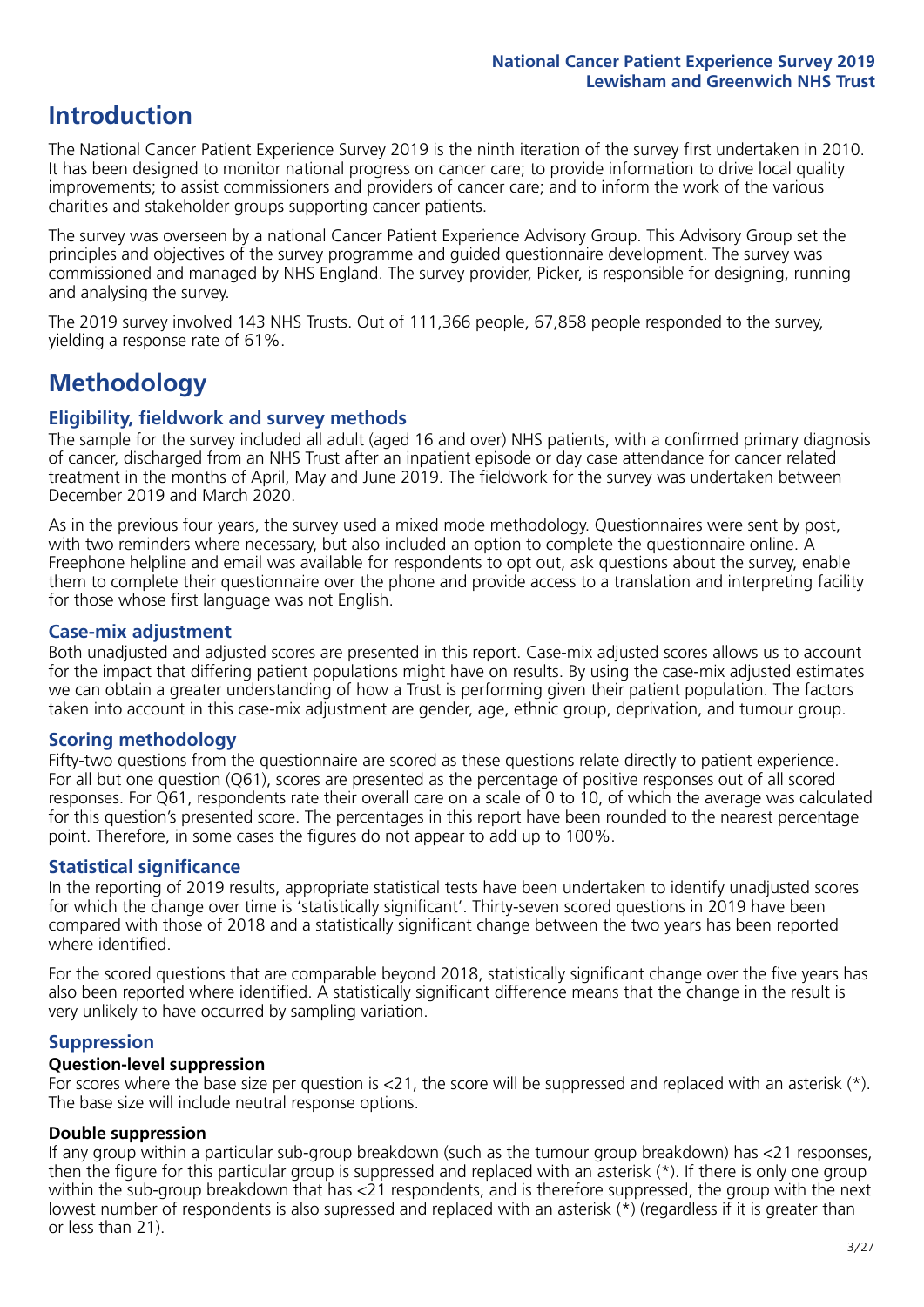# **Understanding the results**

This report shows how this Trust scored for each question in the survey, compared with national results and previous year's results. It is aimed at helping individual Trusts to understand their performance and identify areas for local improvement. Below is a description of the type of results presented within this report and how to understand them.

### **Expected range charts**

The expected range charts in this report show a bar with the lowest and highest score received for each question nationally. Within this bar, an expected range is given (in grey) and a black diamond represents the actual score for this Trust.

Trusts whose score is above the upper limit of the expected range (in the dark blue) are positive outliers, with a score statistically significantly higher than the national mean. This indicates that the Trust performs better than what Trusts of the same size and demographics are expected to perform. The opposite is true if the score is below the lower limit of the expected range (in the light blue); these are negative outliers. For scores within the expected range (in the grey), the score is what we would expect given the Trust's size and demographics.

### **Comparability tables**

The comparability tables show the 2018 and 2019 unadjusted scores for this Trust for each scored question. If there is a significant change from 2018 and 2019 or overall from 2015 to 2019, an arrow will be presented for the direction of change. The adjusted 2019 score will also be presented for each scored question along with the lower and upper expected range and national score. Scores above the upper limit of the expected range will be highlighted dark blue, scores below the lower limit of the expected range will be highlighted light blue, and scores within the lower and upper limit of the expected ranges will be highlighted grey.

### **Tumour type tables**

The tumour type tables show the unadjusted scores for each scored question for each of the 13 tumour groups. The national score for that tumour group is also shown. Unadjusted scores for the same tumour type across different Trusts may not be comparable, as they do not account for the impact that differing patient populations might have on results. Central nervous system is abbreviated as 'CNS' and lower gastrointestinal tract is abbreviated as 'LGT' throughout this report.

### **Year on year charts**

The year on year charts show five columns representing the unadjusted scores of the last five years (2015, 2016, 2017, 2018 and 2019) for each scored question.

### **Notes on specific questions**

Following the development phase of the 2019 survey, several changes were made to the questionnaire. Six scored questions were amended (Q5, Q18, Q30, Q35, Q56 and Q60) and one non-scored question (Q29) was amended that impacted the comparability of questions Q30 to Q41. Of all questions changed or impacted by change, only Q60 is presented with historical comparisons; though the results should be interpreted with caution.

### **Unadjusted data and case-mix adjusted data**

Unadjusted data should be used to see the actual responses from patients relating to the Trust. Case-mix adjusted data, together with expected ranges, should be used to understand whether the results are significantly higher or lower than national results taking account of the patient mix.

### **Further information**

This research was carried out in accordance with the international standard for organisations conducting social research (accreditation to ISO20252:2012; certificate number GB08/74322). The 2019 survey data has been produced and published in line with the Code of Practice for Official Statistics.

For more information on the methodology, please see the Technical Document. It can be viewed along with the 2019 questionnaire and survey quidance on the website at [www.ncpes.co.uk](https://www.ncpes.co.uk/supporting-documents). For all other outputs at National, Trust, CCG and Cancer Alliance level, please see the PDF reports, Excel tables and dashboards at [www.ncpes.co.uk.](https://www.ncpes.co.uk/current-results)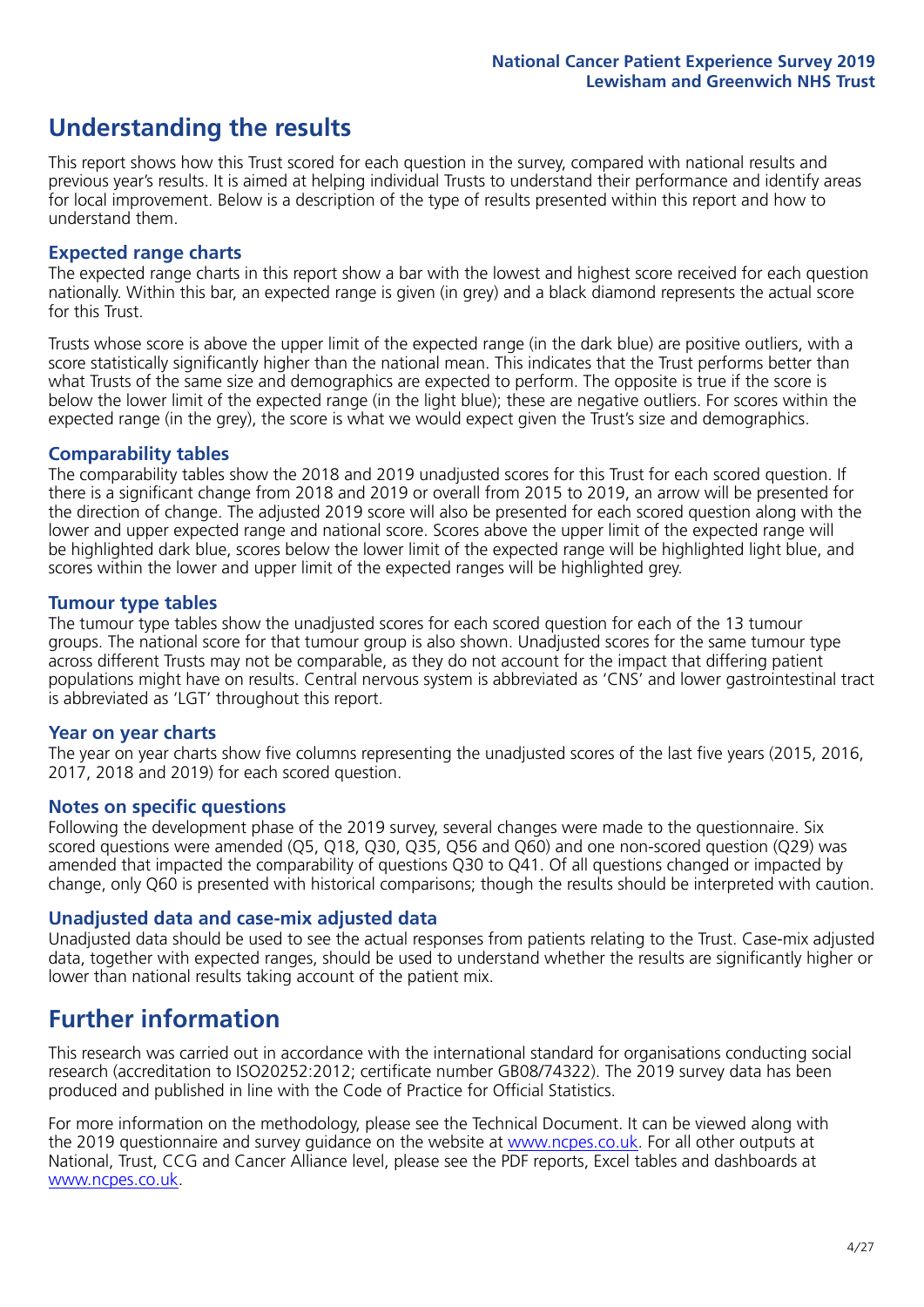### **Response Rate**

### **Overall Response Rate**

232 patients responded out of a total of 460 patients, resulting in a response rate of 50%.

|              | Sample Size | Adjusted<br>Sample | Completed | Response Rate |
|--------------|-------------|--------------------|-----------|---------------|
| <b>Trust</b> | 500         | 460                | 232       | 50%           |
| National     | 119,855     | 111.366            | 67,858    | 61%           |

### **Respondents by Survey Type**

|                            | Number of<br>Respondents |
|----------------------------|--------------------------|
| Online                     | 20                       |
| Paper                      | 212                      |
| Phone                      |                          |
| <b>Translation Service</b> |                          |

### **Respondents by Tumour Group**

|                      | Number of<br>Respondents |
|----------------------|--------------------------|
| <b>Brain / CNS</b>   | ∩                        |
| <b>Breast</b>        | 57                       |
| Colorectal / LGT     | 56                       |
| Gynaecological       | 9                        |
| Haematological       | 48                       |
| <b>Head and Neck</b> | $\overline{\phantom{a}}$ |
| Lung                 | 1 <sub>3</sub>           |
| Prostate             | 24                       |
| Sarcoma              | Ω                        |
| Skin                 | Ω                        |
| <b>Upper Gastro</b>  | 3                        |
| Urological           | 16                       |
| Other                | 4                        |

### **Respondents by Age and Gender**

Respondents year of birth has been used to determine age. This information has been amalgamated into 8 age bands. The age and gender distribution for the Trust was as follows:

|        | Age 16-24 | Age 25-34 | Age 35-44 | Age 45-54 | Age 55-64 | Age 65-74 | Age 75-84 | Age 85+ | Total |
|--------|-----------|-----------|-----------|-----------|-----------|-----------|-----------|---------|-------|
| Male   |           |           |           |           | 25        | 39        | 32        |         | 112   |
| Female |           |           | b         |           | 28        | 35        | 26        |         | 120   |
| Total  |           |           |           | 16        | 53        | 74        | 58        | 16      | 232   |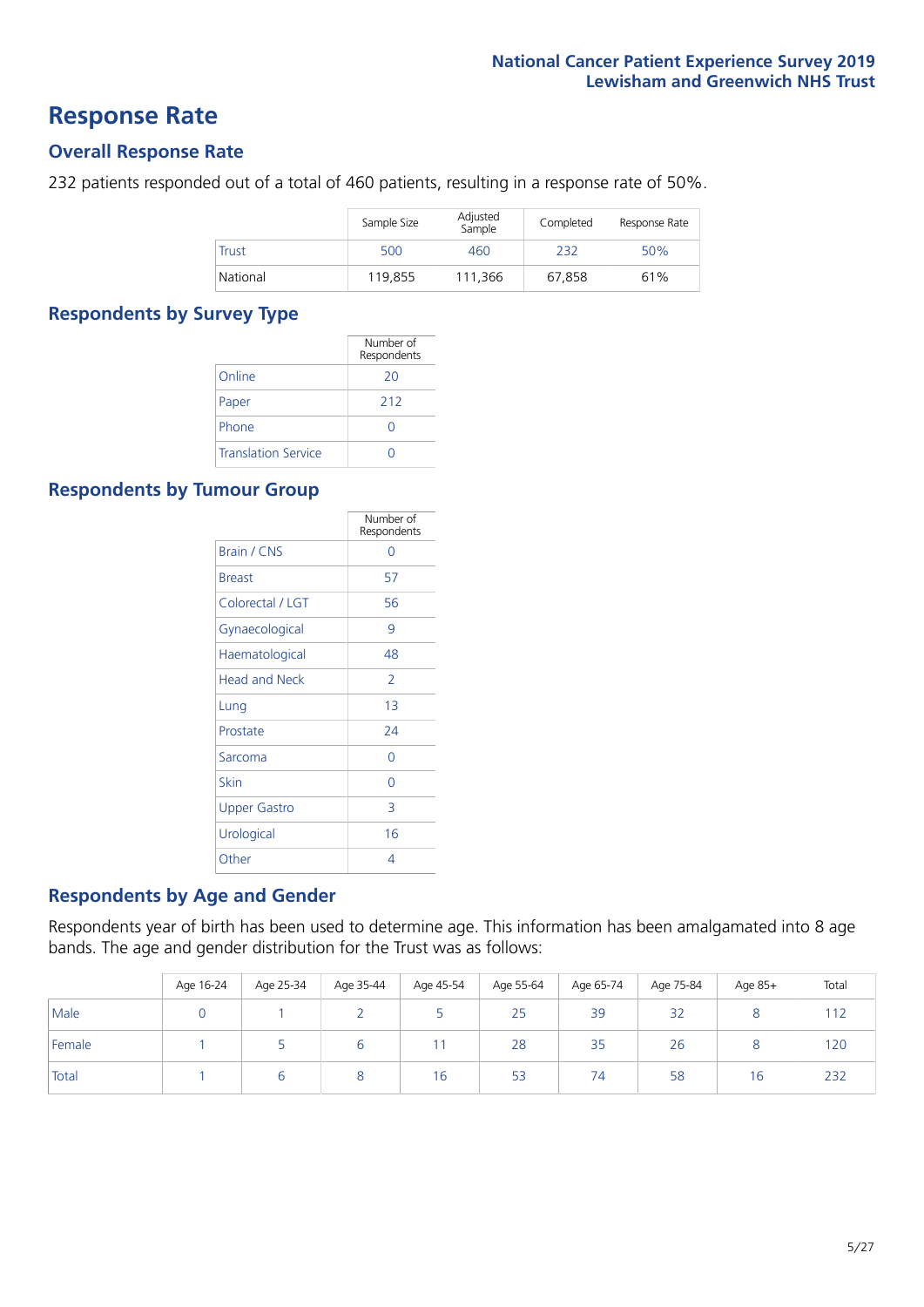# **Expected Range Charts**

| Lower Expected Range<br>Average                                                                                                                                                                                                                                                                                                                                                                                                                                                                                             |       |     | Upper Expected Range |     |     |     |            |                   | Case Mix Adjusted Score |                   |                 |
|-----------------------------------------------------------------------------------------------------------------------------------------------------------------------------------------------------------------------------------------------------------------------------------------------------------------------------------------------------------------------------------------------------------------------------------------------------------------------------------------------------------------------------|-------|-----|----------------------|-----|-----|-----|------------|-------------------|-------------------------|-------------------|-----------------|
| <b>SEEING YOUR GP</b><br>Q1. Saw GP once or twice before being told they needed to go to<br>hospital<br>Q2. Patient thought they were seen as soon as necessary                                                                                                                                                                                                                                                                                                                                                             | $0\%$ | 10% | 20%                  | 30% | 40% | 50% | 60%        | 70%               | 80%<br>79%              | 88%               | 90% 100%        |
| <b>DIAGNOSTIC TESTS</b><br>Q5. Received all the information needed about the test<br>Q6. The length of time waiting for the test to be done was about<br>right<br>Q7. Test results explained in completely understandable way                                                                                                                                                                                                                                                                                               | $0\%$ | 10% | 20%                  | 30% | 40% | 50% | 60%        | 70%               | 80%<br>80%              | 92%               | 90% 100%<br>96% |
| <b>FINDING OUT WHAT WAS WRONG WITH YOU</b><br>Q10. Patient told they could bring a family member or friend when<br>first told they had cancer<br>Q11. Patient felt they were told sensitively that they had cancer<br>Q12. Patient completely understood the explanation of what was<br>wrong<br>Q13. Patient given easy to understand written information about<br>the type of cancer they had                                                                                                                             | $0\%$ | 10% | 20%                  | 30% | 40% | 50% | 60%        | 70%<br>71%<br>74% | 80%<br>83%<br>82%<br>♦  |                   | 90% 100%        |
| <b>DECIDING THE BEST TREATMENT FOR YOU</b><br>Q14. Patient felt that treatment options were completely explained<br>Q15. Patient felt possible side effects were definitely explained in<br>an understandable way<br>Q16. Patient definitely given practical advice and support in dealing<br>with side effects of treatment<br>Q17. Patient definitely told about side effects that could affect<br>them in the future<br>Q18. Patient definitely involved as much as they wanted in<br>decisions about care and treatment | $0\%$ | 10% | 20%                  | 30% | 40% | 50% | 60%<br>58% | 70%<br>74%<br>66% | 80%<br>83%<br>83%       |                   | 90% 100%        |
| <b>CLINICAL NURSE SPECIALIST (CNS)</b><br>Q19. Patient given the name of a CNS who would support them<br>through their treatment<br>Q20. Patient found it very or quite easy to contact their CNS<br>Q21. Patient got understandable answers to important questions<br>all or most of the time                                                                                                                                                                                                                              | $0\%$ |     | 10% 20%              | 30% | 40% | 50% | 60%        | 70%               | 80%<br>79%              | 90%<br>89%<br>87% | 100%            |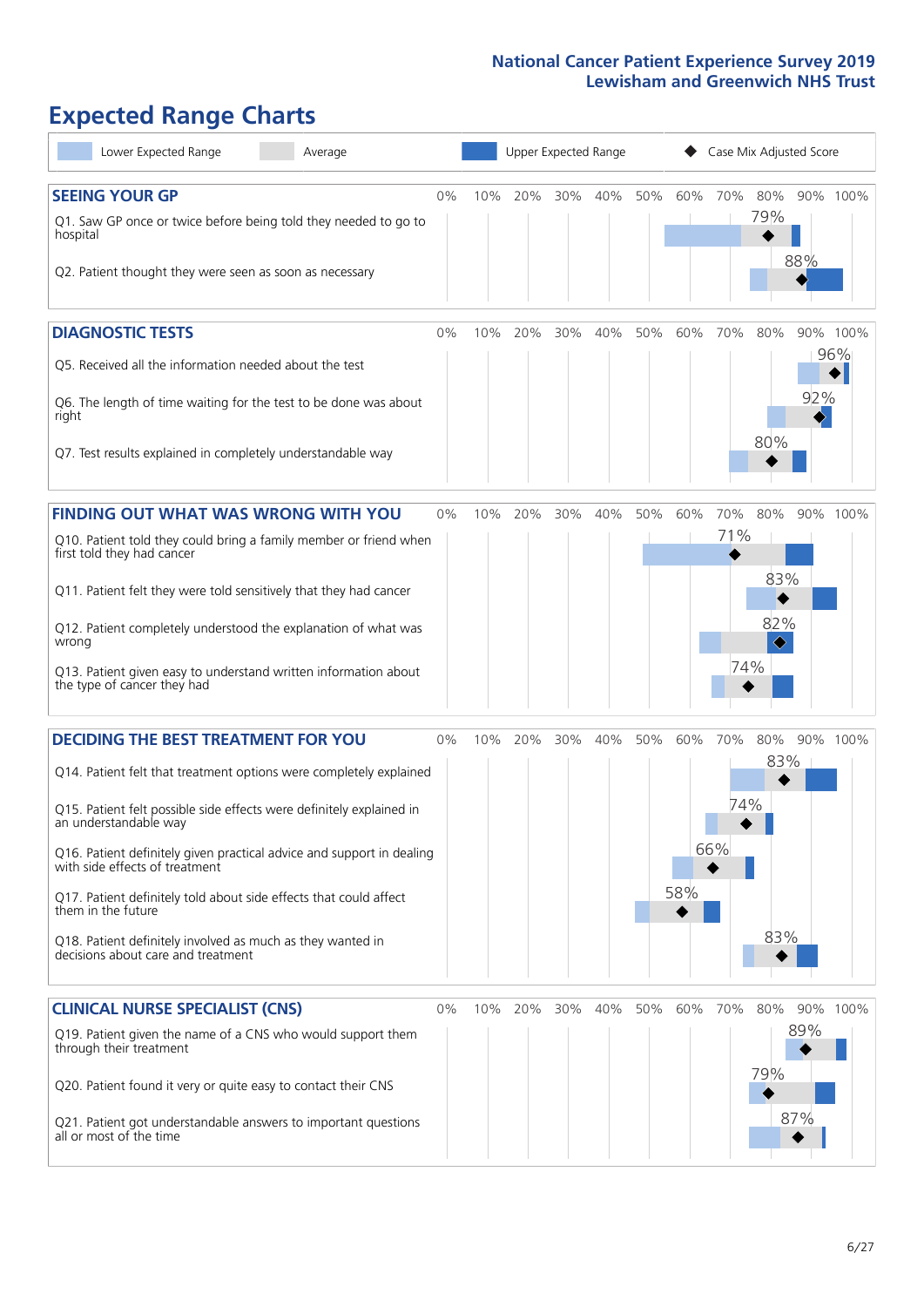# **Expected Range Charts**

| Lower Expected Range                                                                                                                                                                                                                                                                                                                                                                                                                                                                                                                                                                                                                                                                                                                                                                                                                                                                                                                                                                                                 | Average |     |     | Upper Expected Range |            |                   |                          | Case Mix Adjusted Score                       |             |
|----------------------------------------------------------------------------------------------------------------------------------------------------------------------------------------------------------------------------------------------------------------------------------------------------------------------------------------------------------------------------------------------------------------------------------------------------------------------------------------------------------------------------------------------------------------------------------------------------------------------------------------------------------------------------------------------------------------------------------------------------------------------------------------------------------------------------------------------------------------------------------------------------------------------------------------------------------------------------------------------------------------------|---------|-----|-----|----------------------|------------|-------------------|--------------------------|-----------------------------------------------|-------------|
| <b>SUPPORT FOR PEOPLE WITH CANCER</b><br>Q22. Hospital staff gave information about support or self-help<br>groups for people with cancer<br>Q23. Hospital staff discussed or gave information about the impact<br>cancer could have on day to day activities<br>Q24. Hospital staff gave information on getting financial help or<br>possible benefits<br>Q25. Hospital staff told patient they could get free prescriptions                                                                                                                                                                                                                                                                                                                                                                                                                                                                                                                                                                                        | $0\%$   | 10% | 20% | 30%                  | 40%        | 50%<br>60%<br>57% | 70%<br>75%               | 80%<br>84%<br>81%                             | 90% 100%    |
| <b>OPERATIONS</b><br>Q27. Beforehand, patient had all the information needed about the<br>operation<br>Q28. Afterwards, staff completely explained how operation had<br>gone in understandable way                                                                                                                                                                                                                                                                                                                                                                                                                                                                                                                                                                                                                                                                                                                                                                                                                   | 0%      | 10% | 20% | 30%                  | 40%        | 50%<br>60%        | 70%                      | 80%<br>90%<br>83%                             | 100%<br>99% |
| <b>HOSPITAL CARE AS AN INPATIENT</b><br>Q30. Hospital staff didn't talk in front of patient as if patient wasn't<br>there<br>Q31. Patient had confidence and trust in all doctors treating them<br>Q32. Patient's family or someone close definitely felt able to talk to<br>a doctor<br>Q33. Patient had confidence and trust in all the ward nurses<br>treating them<br>Q34. Patient thought there were always or nearly always enough<br>nurses on duty to care for them<br>Q35. All hospital staff asked patient what name they prefer to be<br>called by<br>Q36. Patient always given enough privacy when discussing<br>condition or treatment<br>Q37. Patient definitely found hospital staff to discuss worries or<br>fears during their inpatient visit<br>Q38. Hospital staff definitely did everything they could to help<br>control pain<br>Q39. Patient always felt they were treated with respect and dignity<br>while in hospital<br>Q40. Patient given clear written information about what should or | $0\%$   | 10% | 20% | 30%                  | 40%<br>43% | 50%<br>60%<br>55% | 70%<br>69%<br>69%<br>64% | 80%<br>80%<br>84%<br>84%<br>76%<br>81%<br>84% | 90% 100%    |
| should not do after leaving hospital<br>Q41. Hospital staff told patient who to contact if worried about<br>condition or treatment after leaving hospital                                                                                                                                                                                                                                                                                                                                                                                                                                                                                                                                                                                                                                                                                                                                                                                                                                                            |         |     |     |                      |            |                   |                          | 90%                                           |             |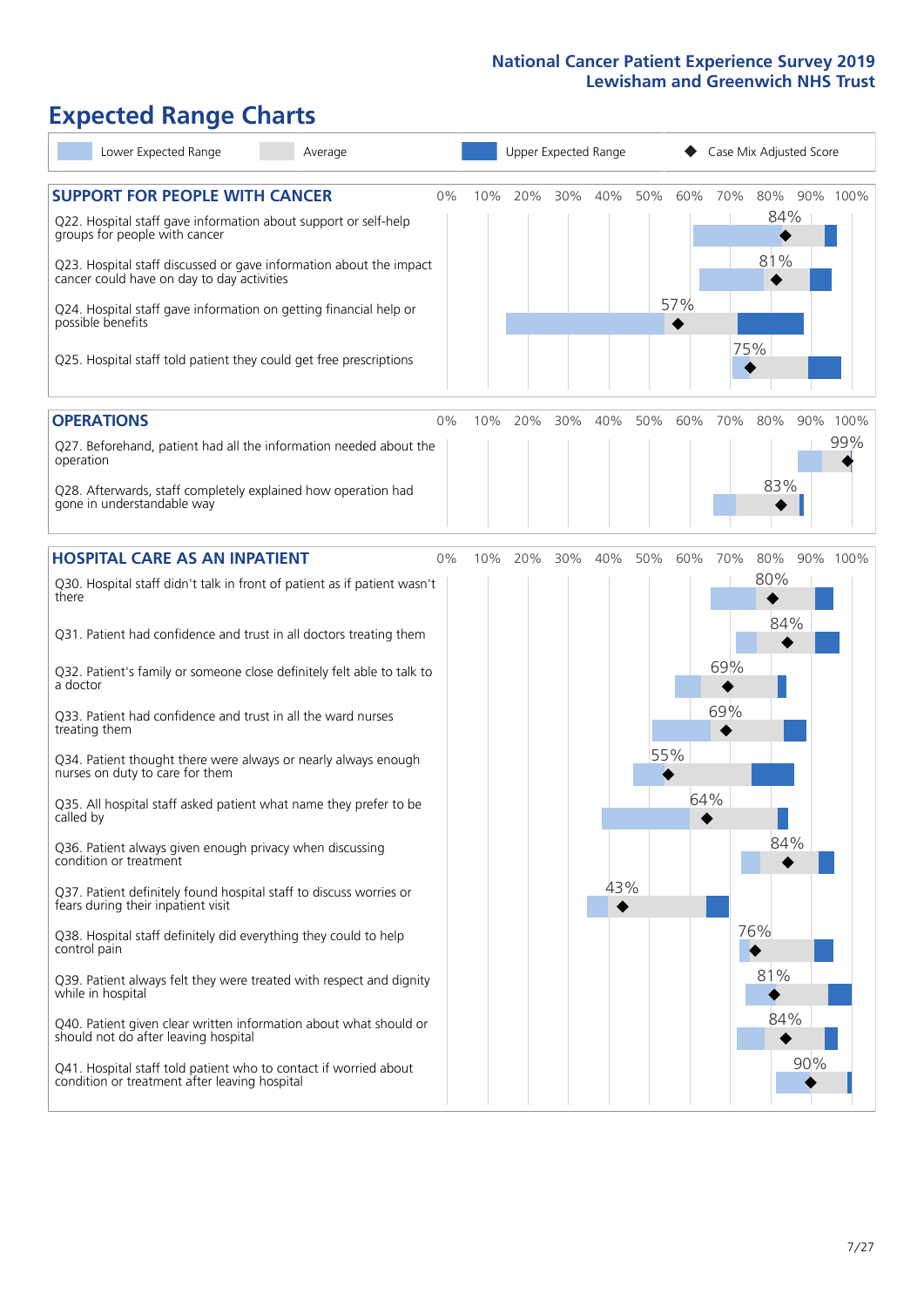# **Expected Range Charts**

|           | Lower Expected Range                                                                                                                                                                                                                                                                                                                                                                                                                                                                                                                                                                                                                                                                                   | Average |         |     |                 | Upper Expected Range |            |                   |                   |                   |                   | Case Mix Adjusted Score |                 |  |
|-----------|--------------------------------------------------------------------------------------------------------------------------------------------------------------------------------------------------------------------------------------------------------------------------------------------------------------------------------------------------------------------------------------------------------------------------------------------------------------------------------------------------------------------------------------------------------------------------------------------------------------------------------------------------------------------------------------------------------|---------|---------|-----|-----------------|----------------------|------------|-------------------|-------------------|-------------------|-------------------|-------------------------|-----------------|--|
|           | <b>HOSPITAL CARE AS A DAY PATIENT / OUTPATIENT 0%</b><br>Q43. Patient definitely found hospital staff to discuss worries or<br>fears during their outpatient or day case visit<br>Q44. Cancer doctor had the right documents at patient's last<br>outpatient appointment<br>Q46. Beforehand patient completely had all information needed<br>about radiotherapy treatment<br>Q47. Patient completely given understandable information about<br>whether radiotherapy was working<br>Q49. Beforehand patient completely had all information needed<br>about chemotherapy treatment<br>Q50. Patient given enough information about whether<br>chemotherapy was working in a completely understandable way |         |         | 10% | 20%             | 30%                  | 40%        | 50%               | 60%<br>64%<br>61% | 70%<br>66%        | 80%<br>84%<br>85% |                         | 90% 100%<br>98% |  |
|           | <b>HOME CARE AND SUPPORT</b><br>Q51. Hospital staff definitely gave family or someone close all the<br>information needed to help care at home<br>Q52. Patient definitely given enough support from health or social<br>services during treatment<br>Q53. Patient definitely given enough support from health or social<br>services after treatment                                                                                                                                                                                                                                                                                                                                                    |         | 0%      | 10% | 20%             | 30%                  | 40%<br>40% | 50%<br>51%<br>50% | 60%               | 70%               | 80%               |                         | 90% 100%        |  |
| treatment | <b>CARE FROM YOUR GENERAL PRACTICE</b><br>Q54. GP given enough information about patient's condition and<br>Q55. General practice staff definitely did everything they could to<br>support patient during treatment                                                                                                                                                                                                                                                                                                                                                                                                                                                                                    |         | 0%      | 10% | 20%             | 30%                  | 40%        | 50%<br>52%        | 60%               | 70%               | 80%               | 93%                     | 90% 100%        |  |
|           | <b>YOUR OVERALL NHS CARE</b><br>Q56. Different people treating and caring for patient always work<br>well together to give best possible care<br>Q57. Patient given a care plan<br>Q58. Overall the administration of care was good or very good<br>Q59. Patient felt length of time for attending clinics and<br>appointments for cancer was about right<br>Q60. Someone discussed with patient whether they would like to<br>take part in cancer research                                                                                                                                                                                                                                            |         | 0%<br>0 | 10% | 20%<br>22%<br>2 | 30%<br>34%<br>◆<br>3 | 40%<br>4   | 50%<br>5          | 60%<br>6          | 70%<br>71%<br>69% | 80%<br>8          | 87%<br>9                | 90% 100%<br>10  |  |
| good      | Q61. Patient's average rating of care scored from very poor to very                                                                                                                                                                                                                                                                                                                                                                                                                                                                                                                                                                                                                                    |         |         |     |                 |                      |            |                   |                   |                   |                   | 8.8                     |                 |  |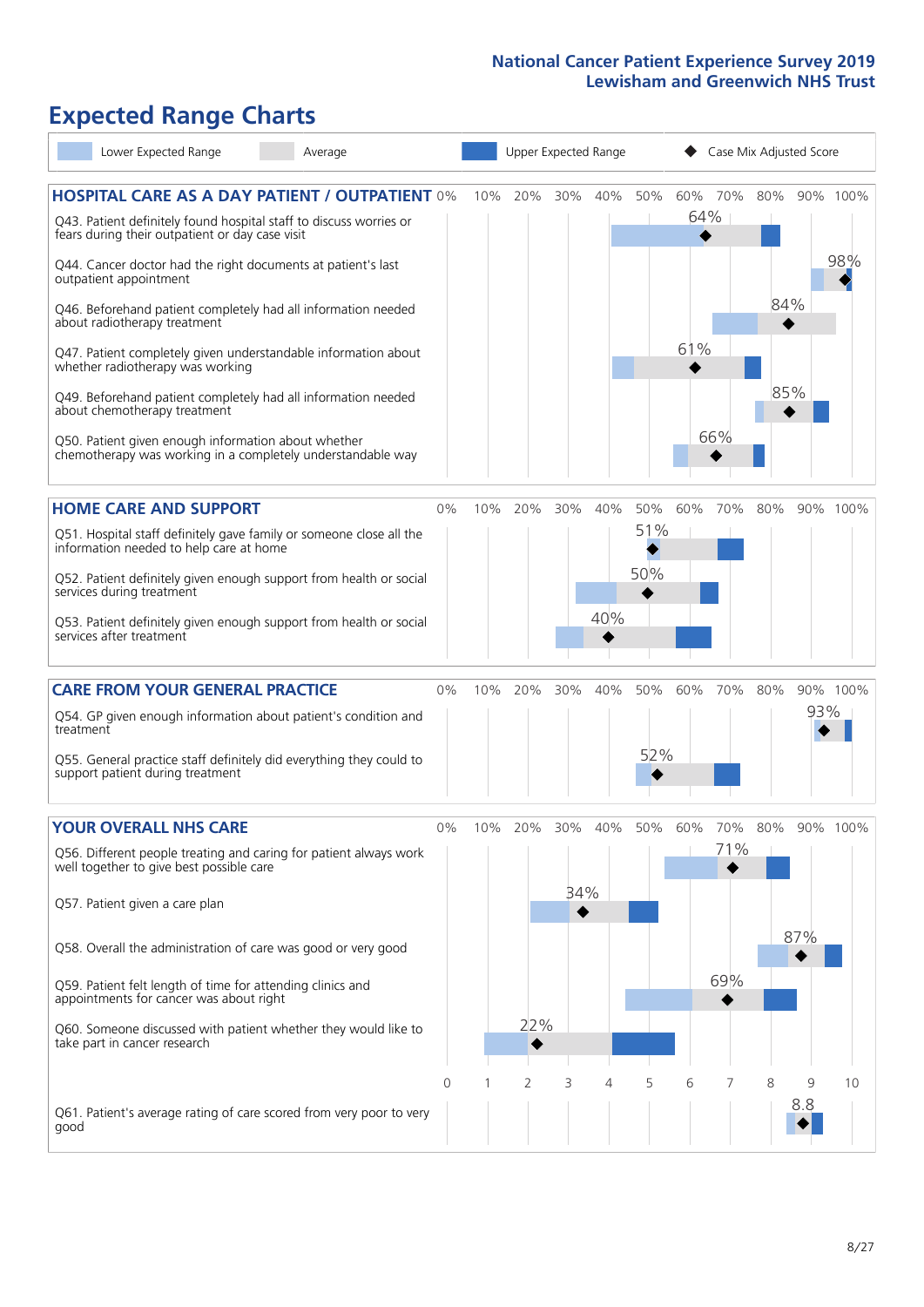# **Comparability Tables**

\* Indicates where a score has been suppressed because there are less than 21 responses.

\*\* No score available for 2018.

 $\triangle$  or  $\nabla$ 

Change 2018-2019: Indicates where 2019 score is significantly higher or lower than 2018 score Change Overall: Indicates significant change overall (2015, 2016, 2017, 2018 and 2019).

Adjusted Score below Lower Expected Range Adjusted Score between Upper and Lower Expected Ranges Adjusted Score above Upper Expected Range

|                                                                             | Case Mix Adjusted Scores<br>Unadjusted Scores |               |           |               |                                                   |         |               |                |                                     |                   |
|-----------------------------------------------------------------------------|-----------------------------------------------|---------------|-----------|---------------|---------------------------------------------------|---------|---------------|----------------|-------------------------------------|-------------------|
|                                                                             | 2018<br>n                                     | 2018<br>Score | 2019<br>n | 2019<br>Score | $\sim$  Change   Change   $\sim$<br>2018-<br>2019 | Overall | 2019<br>Score | Lower<br>Range | Upper<br>Expected Expected<br>Range | National<br>Score |
| <b>SEEING YOUR GP</b>                                                       |                                               |               |           |               |                                                   |         |               |                |                                     |                   |
| Q1. Saw GP once or twice before being told they needed to go<br>to hospital | 121                                           | 79%           | 161       | 79%           |                                                   |         | 79%           | 73%            | 85%                                 | 79%               |
| Q2. Patient thought they were seen as soon as necessary                     | 74                                            | 86%           | 227       | 88%           |                                                   |         | 88%           | 79%            | 89%                                 | 84%               |

| <b>DIAGNOSTIC TESTS</b>                                                   |      |     |     |     |  |     |     |     |     |
|---------------------------------------------------------------------------|------|-----|-----|-----|--|-----|-----|-----|-----|
| Q5. Received all the information needed about the test                    | $**$ | **  | 199 | 95% |  | 96% | 92% | 98% | 95% |
| Q6. The length of time waiting for the test to be done was<br>about right | 144  | 90% | 206 | 92% |  | 92% | 84% | 92% | 88% |
| Q7. Test results explained in completely understandable way               | 146  | 78% | 205 | 80% |  | 80% | 74% | 85% | 80% |

| <b>FINDING OUT WHAT WAS WRONG WITH YOU</b>                                                      |     |     |     |     |  |     |     |     |     |
|-------------------------------------------------------------------------------------------------|-----|-----|-----|-----|--|-----|-----|-----|-----|
| Q10. Patient told they could bring a family member or friend<br>when first told they had cancer | 162 | 69% | 216 | 74% |  | 71% | 70% | 84% | 77% |
| Q11. Patient felt they were told sensitively that they had cancer                               | 172 | 83% | 229 | 84% |  | 83% | 81% | 90% | 86% |
| Q12. Patient completely understood the explanation of what<br>was wrong                         | 178 | 71% | 230 | 82% |  | 82% | 68% | 79% | 73% |
| Q13. Patient given easy to understand written information<br>about the type of cancer they had  | 152 | 74% | 204 | 75% |  | 74% | 68% | 80% | 74% |

| <b>DECIDING THE BEST TREATMENT FOR YOU</b>                                                              |      |     |     |     |  |     |     |     |     |
|---------------------------------------------------------------------------------------------------------|------|-----|-----|-----|--|-----|-----|-----|-----|
| Q14. Patient felt that treatment options were completely<br>explained                                   | 150  | 83% | 204 | 84% |  | 83% | 78% | 89% | 83% |
| Q15. Patient felt possible side effects were definitely explained<br>in an understandable way           | 166  | 72% | 223 | 74% |  | 74% | 67% | 79% | 73% |
| Q16. Patient definitely given practical advice and support in<br>dealing with side effects of treatment | 165  | 67% | 217 | 67% |  | 66% | 61% | 74% | 67% |
| Q17. Patient definitely told about side effects that could affect<br>them in the future                 | 163  | 59% | 209 | 59% |  | 58% | 50% | 63% | 57% |
| Q18. Patient definitely involved as much as they wanted in<br>decisions about care and treatment        | $**$ | **  | 226 | 82% |  | 83% | 76% | 86% | 81% |

| <b>CLINICAL NURSE SPECIALIST (CNS)</b>                                                    |     |     |     |     |     |     |     |     |
|-------------------------------------------------------------------------------------------|-----|-----|-----|-----|-----|-----|-----|-----|
| Q19. Patient given the name of a CNS who would support them<br>through their treatment    | 168 | 90% | 219 | 89% | 89% | 88% | 96% | 92% |
| Q20. Patient found it very or quite easy to contact their CNS                             | 128 | 83% | 167 | 80% | 79% | 79% | 91% | 85% |
| Q21. Patient got understandable answers to important<br>questions all or most of the time |     | 87% | 160 | 86% | 87% | 82% | 93% | 87% |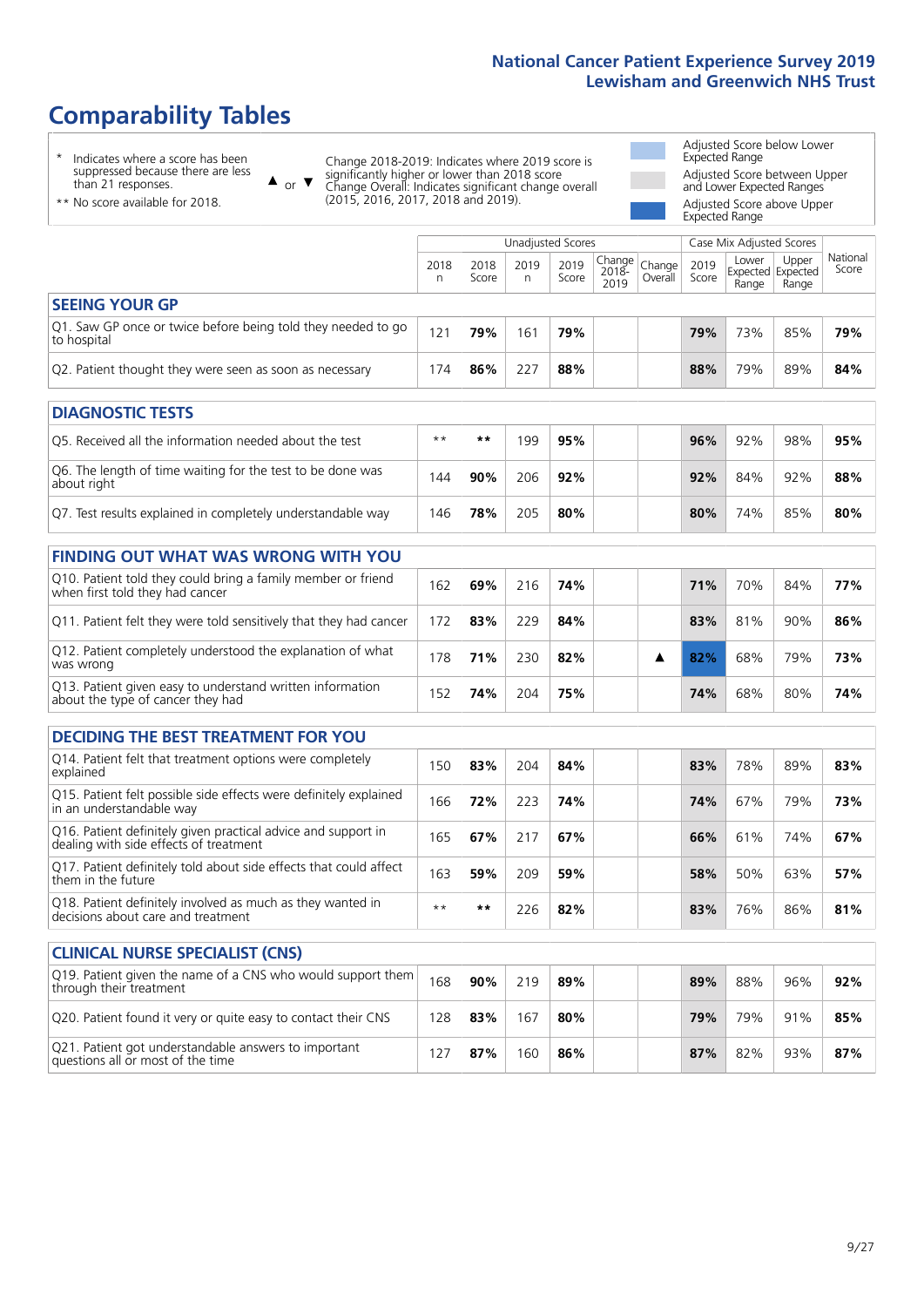# **Comparability Tables**

\* Indicates where a score has been suppressed because there are less than 21 responses.

\*\* No score available for 2018.

 $\triangle$  or  $\nabla$ 

Change 2018-2019: Indicates where 2019 score is significantly higher or lower than 2018 score Change Overall: Indicates significant change overall (2015, 2016, 2017, 2018 and 2019).

Adjusted Score below Lower Expected Range Adjusted Score between Upper and Lower Expected Ranges Adjusted Score above Upper Expected Range

|                                                                                                                   |              |               |           | <b>Unadjusted Scores</b> |                         |                   |               | Case Mix Adjusted Scores            |                |                   |
|-------------------------------------------------------------------------------------------------------------------|--------------|---------------|-----------|--------------------------|-------------------------|-------------------|---------------|-------------------------------------|----------------|-------------------|
|                                                                                                                   | 2018<br>n    | 2018<br>Score | 2019<br>n | 2019<br>Score            | Change<br>2018-<br>2019 | Change<br>Overall | 2019<br>Score | Lower<br>Expected Expected<br>Range | Upper<br>Range | National<br>Score |
| <b>SUPPORT FOR PEOPLE WITH CANCER</b>                                                                             |              |               |           |                          |                         |                   |               |                                     |                |                   |
| Q22. Hospital staff gave information about support or self-help<br>groups for people with cancer                  | 128          | 82%           | 160       | 84%                      |                         |                   | 84%           | 83%                                 | 93%            | 88%               |
| Q23. Hospital staff discussed or gave information about the<br>impact cancer could have on day to day activities  | 116          | 84%           | 160       | 83%                      |                         |                   | 81%           | 78%                                 | 90%            | 84%               |
| Q24. Hospital staff gave information on getting financial help or<br>possible benefits                            | 96           | 66%           | 130       | 58%                      |                         |                   | 57%           | 54%                                 | 72%            | 63%               |
| Q25. Hospital staff told patient they could get free prescriptions                                                | 94           | 86%           | 115       | 77%                      |                         |                   | 75%           | 75%                                 | 89%            | 82%               |
| <b>OPERATIONS</b>                                                                                                 |              |               |           |                          |                         |                   |               |                                     |                |                   |
| Q27. Beforehand, patient had all the information needed about<br>the operation                                    | 62           | 97%           | 105       | 99%                      |                         |                   | 99%           | 93%                                 | 100%           | 96%               |
| Q28. Afterwards, staff completely explained how operation had<br>gone in understandable way                       | 62           | 81%           | 104       | 83%                      |                         |                   | 83%           | 71%                                 | 87%            | 79%               |
| <b>HOSPITAL CARE AS AN INPATIENT</b>                                                                              |              |               |           |                          |                         |                   |               |                                     |                |                   |
| Q30. Hospital staff didn't talk in front of patient as if patient<br>wasn't there                                 | $\star\star$ | **            | 98        | 79%                      |                         |                   | 80%           | 76%                                 | 91%            | 84%               |
| Q31. Patient had confidence and trust in all doctors treating<br>them                                             | $\star\star$ | **            | 99        | 85%                      |                         |                   | 84%           | 76%                                 | 91%            | 84%               |
| Q32. Patient's family or someone close definitely felt able to talk<br>to a doctor                                | $**$         | **            | 86        | 71%                      |                         |                   | 69%           | 63%                                 | 82%            | 72%               |
| Q33. Patient had confidence and trust in all the ward nurses<br>treating them                                     | $**$         | **            | 99        | 70%                      |                         |                   | 69%           | 65%                                 | 83%            | 74%               |
| Q34. Patient thought there were always or nearly always<br>enough nurses on duty to care for them                 | $* *$        | **            | 97        | 55%                      |                         |                   | 55%           | 54%                                 | 75%            | 64%               |
| Q35. All hospital staff asked patient what name they prefer to<br>be called by                                    | $**$         | **            | 98        | 65%                      |                         |                   | 64%           | 60%                                 | 82%            | 71%               |
| Q36. Patient always given enough privacy when discussing<br>condition or treatment                                | $**$         | **            | 95        | 85%                      |                         |                   | 84%           | 77%                                 | 92%            | 85%               |
| Q37. Patient definitely found hospital staff to discuss worries or<br>fears during their inpatient visit          | $**$         | **            | 65        | 46%                      |                         |                   | 43%           | 40%                                 | 64%            | 52%               |
| Q38. Hospital staff definitely did everything they could to help<br>control pain                                  | $\star\star$ | $***$         | 86        | 77%                      |                         |                   | 76%           | 75%                                 | 91%            | 83%               |
| Q39. Patient always felt they were treated with respect and<br>dignity while in hospital                          | $\star\star$ | **            | 99        | 81%                      |                         |                   | 81%           | 81%                                 | 94%            | 88%               |
| Q40. Patient given clear written information about what should<br>or should not do after leaving hospital         | $**$         | **            | 89        | 84%                      |                         |                   | 84%           | 78%                                 | 93%            | 86%               |
| Q41. Hospital staff told patient who to contact if worried about<br>condition or treatment after leaving hospital | $**$         | **            | 96        | 91%                      |                         |                   | 90%           | 90%                                 | 99%            | 94%               |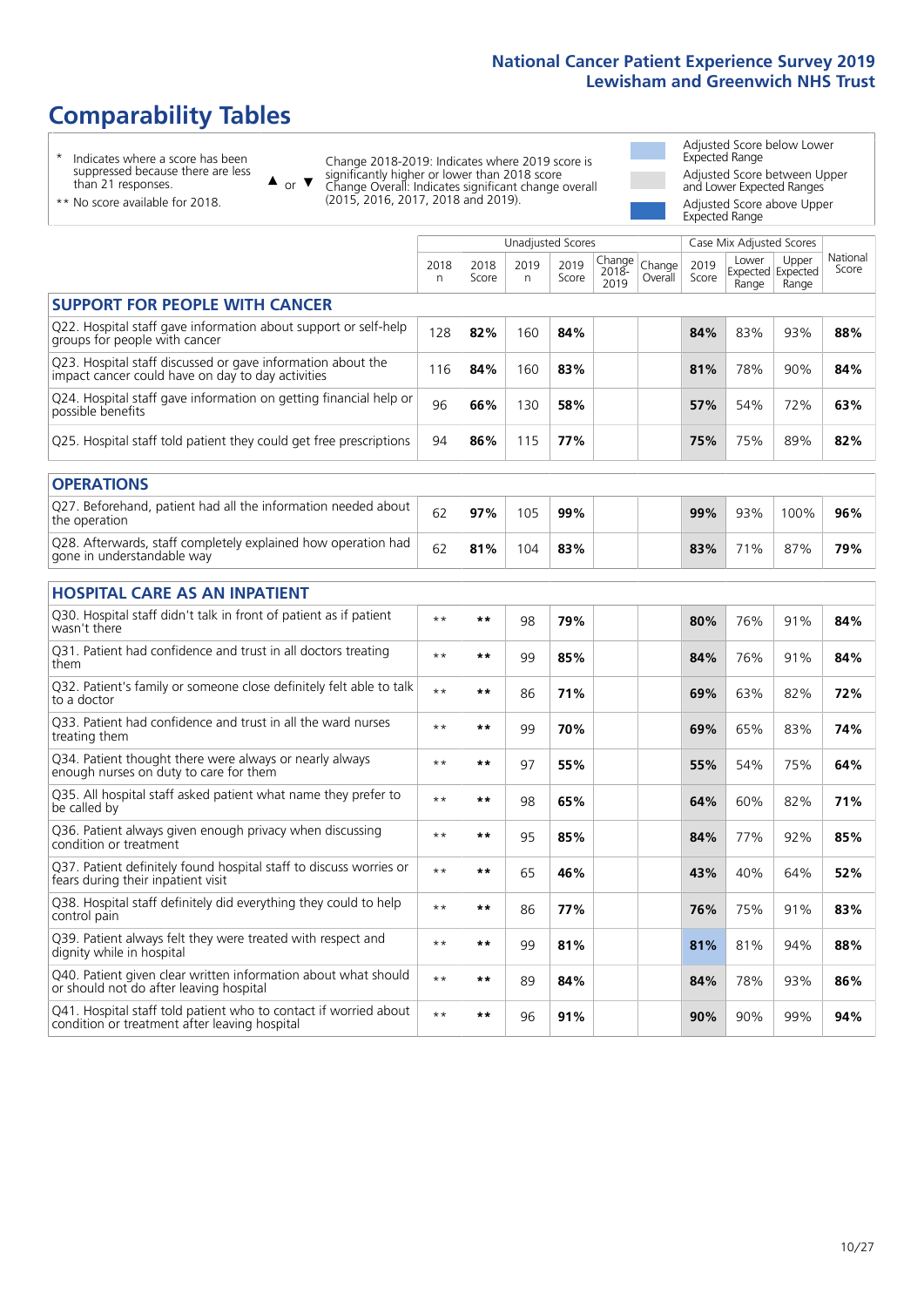# **Comparability Tables**

\* Indicates where a score has been suppressed because there are less than 21 responses.

 $\triangle$  or  $\nabla$ 

Change 2018-2019: Indicates where 2019 score is significantly higher or lower than 2018 score Change Overall: Indicates significant change overall (2015, 2016, 2017, 2018 and 2019).

 $\overline{1}$ 

Adjusted Score below Lower Expected Range Adjusted Score between Upper and Lower Expected Ranges Adjusted Score above Upper Expected Range

| man z r responses.              |  |
|---------------------------------|--|
| ** No score available for 2018. |  |

|                                                                                                                       | Unadjusted Scores |               |           |               |                            |                   | Case Mix Adjusted Scores |                |                                     |                   |
|-----------------------------------------------------------------------------------------------------------------------|-------------------|---------------|-----------|---------------|----------------------------|-------------------|--------------------------|----------------|-------------------------------------|-------------------|
|                                                                                                                       | 2018<br>n         | 2018<br>Score | 2019<br>n | 2019<br>Score | Change<br>$2018 -$<br>2019 | Change<br>Overall | 2019<br>Score            | Lower<br>Range | Upper<br>Expected Expected<br>Range | National<br>Score |
| <b>HOSPITAL CARE AS A DAY PATIENT / OUTPATIENT</b>                                                                    |                   |               |           |               |                            |                   |                          |                |                                     |                   |
| Q43. Patient definitely found hospital staff to discuss worries or<br>fears during their outpatient or day case visit | 126               | 61%           | 156       | 64%           |                            |                   | 64%                      | 63%            | 78%                                 | 71%               |
| Q44. Cancer doctor had the right documents at patient's last<br>outpatient appointment                                | 153               | 94%           | 193       | 98%           |                            |                   | 98%                      | 93%            | 99%                                 | 96%               |
| Q46. Beforehand patient completely had all information needed<br>about radiotherapy treatment                         | 42                | 86%           | 49        | 84%           |                            |                   | 84%                      | 77%            | 96%                                 | 86%               |
| Q47. Patient completely given understandable information<br>about whether radiotherapy was working                    | 36                | 83%           | 50        | 62%           |                            |                   | 61%                      | 46%            | 73%                                 | 60%               |
| Q49. Beforehand patient completely had all information needed<br>about chemotherapy treatment                         | 89                | 91%           | 133       | 85%           |                            |                   | 85%                      | 78%            | 91%                                 | 84%               |
| Q50. Patient given enough information about whether<br>chemotherapy was working in a completely understandable way    | 80                | 76%           | 128       | 66%           |                            |                   | 66%                      | 59%            | 76%                                 | 68%               |
| <b>HOME CARE AND SUPPORT</b>                                                                                          |                   |               |           |               |                            |                   |                          |                |                                     |                   |
| Q51. Hospital staff definitely gave family or someone close all<br>the information needed to help care at home        | 130               | 48%           | 182       | 52%           |                            |                   | 51%                      | 53%            | 67%                                 | 60%               |
| Q52. Patient definitely given enough support from health or<br>social services during treatment                       | 74                | 46%           | 117       | 50%           |                            |                   | 50%                      | 42%            | 62%                                 | 52%               |
| Q53. Patient definitely given enough support from health or<br>social services after treatment                        | 45                | 40%           | 77        | 40%           |                            |                   | 40%                      | 34%            | 56%                                 | 45%               |
| <b>CARE FROM YOUR GENERAL PRACTICE</b>                                                                                |                   |               |           |               |                            |                   |                          |                |                                     |                   |
| Q54. GP given enough information about patient's condition<br>and treatment                                           | 153               | 95%           | 192       | 93%           |                            |                   | 93%                      | 92%            | 98%                                 | 95%               |
| Q55. General practice staff definitely did everything they could<br>to support patient during treatment               | 112               | 52%           | 156       | 52%           |                            |                   | 52%                      | 51%            | 66%                                 | 58%               |
| <b>YOUR OVERALL NHS CARE</b>                                                                                          |                   |               |           |               |                            |                   |                          |                |                                     |                   |
| Q56. Different people treating and caring for patient always<br>work well together to give best possible care         | $\star\star$      | $***$         | 222       | 71%           |                            |                   | 71%                      | 67%            | 79%                                 | 73%               |
| Q57. Patient given a care plan                                                                                        | 135               | 33%           | 175       | 37%           |                            |                   | 34%                      | 30%            | 45%                                 | 38%               |
| Q58. Overall the administration of care was good or very good                                                         | 175               | 87%           | 223       | 88%           |                            |                   | 87%                      | 84%            | 93%                                 | 89%               |
| Q59. Patient felt length of time for attending clinics and<br>appointments for cancer was about right                 | 172               | 63%           | 222       | 70%           |                            |                   | 69%                      | 61%            | 78%                                 | 69%               |
| Q60. Someone discussed with patient whether they would like<br>to take part in cancer research                        | 165               | 27%           | 212       | 23%           |                            |                   | 22%                      | 20%            | 41%                                 | 30%               |
| Q61. Patient's average rating of care scored from very poor to<br>very good                                           | 172               | 8.6           | 219       | 8.8           |                            |                   | 8.8                      | 8.6            | 9.0                                 | 8.8               |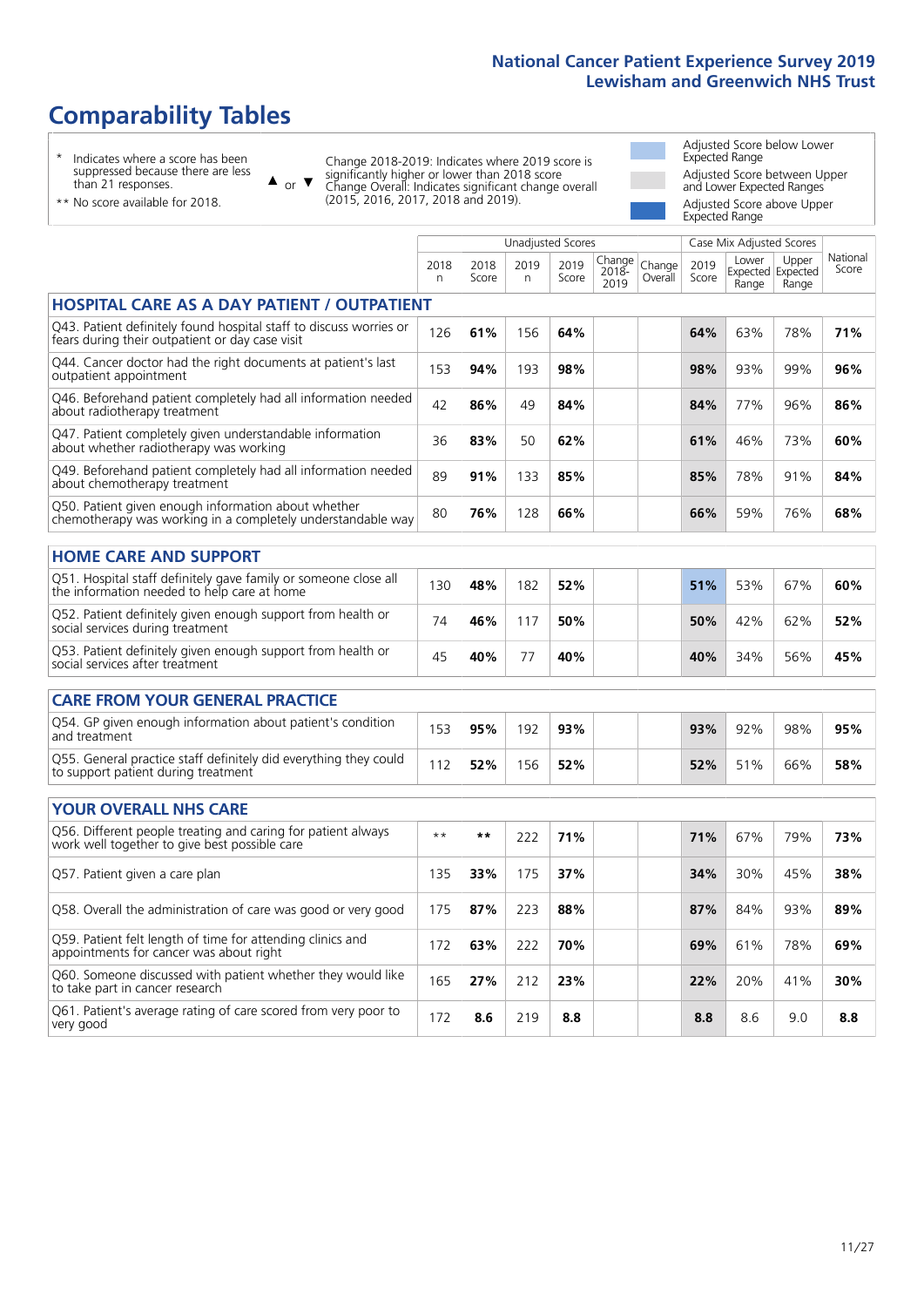- \* Indicates where a score has been suppressed because there are less than 21 responses.
- n.a. Indicates that there were no respondents for that tumour group.

| <b>SEEING YOUR GP</b>                           |          |       |                 |                 |                |                |                  |             | Tumour Group |         |      |                 |                                                     |         |                |
|-------------------------------------------------|----------|-------|-----------------|-----------------|----------------|----------------|------------------|-------------|--------------|---------|------|-----------------|-----------------------------------------------------|---------|----------------|
|                                                 |          | Brain | <b>Breast</b>   | Colorectal      | Gynaecological | Haematological | Head and<br>Neck | <b>Dung</b> | Prostate     | Sarcoma | Skin | Upper<br>Gastro | Urological                                          | Other   | All<br>Cancers |
| Q1. Saw GP once or twice before being told they | Trust    |       | n.a. $95\%$ 72% |                 |                | 61%            | $\star$          | $\star$     | $\star$      | n.a.    | n.a. | $\star$         | $\star$                                             | $\star$ | 79%            |
| needed to go to hospital                        | National |       |                 | 59% 94% 75% 77% |                |                |                  |             |              |         |      |                 | 67%   79%   71%   82%   71%   90%   74%   83%   74% |         | 79%            |
| Q2. Patient thought they were seen as soon as   | Trust    | n.a.  |                 | 95% 83%         | $\star$        | 89%            | $\star$          | $\star$     | 79%          | n.a.    | n.a. | $\star$         | $\star$                                             | $\star$ | 88%            |
| necessary                                       | National | 79%   |                 |                 |                |                |                  |             |              |         |      |                 | 89% 83% 81% 82% 81% 84% 86% 69% 85% 79% 85% 79%     |         | 84%            |

#### **DIAGNOSTIC TESTS** Tumour Group

|                                                   |                                          | Brain | <b>Breast</b> | Colorectal<br>LGT | ᅙ<br>Gynaecologic | Haematological  | Head and<br>Neck | Lung    | Prostate | Sarcoma | Skin | Upper<br>Gastro | rological                                   | Other   | All<br>Cancers |
|---------------------------------------------------|------------------------------------------|-------|---------------|-------------------|-------------------|-----------------|------------------|---------|----------|---------|------|-----------------|---------------------------------------------|---------|----------------|
| Q5. Received all the information needed about     | <b>Trust</b>                             | n.a.  | 100% 96%      |                   | $\star$           | 88%             | $\star$          | $\star$ | 96%      | n.a.    | n.a. | $\star$         | $\star$                                     | $\star$ | 95%            |
| the test                                          | National                                 | 93%   |               | 95% 95%           |                   | 93% 95% 93% 95% |                  |         | 95%      | 93%     | 96%  | 95%             | 95%                                         | 95%     | 95%            |
| Q6. The length of time waiting for the test to be | Trust                                    | n.a.  | 98%           | 89%               | $\star$           | 100%            | $\star$          | $\star$ | 91%      | n.a.    | n.a. | $\star$         | $\star$                                     | $\star$ | 92%            |
| done was about right                              | <b>National</b>                          |       | 84% 91% 88%   |                   |                   |                 |                  |         |          |         |      |                 | 86% 89% 88% 87% 87% 81% 87% 84% 87% 86% 88% |         |                |
| Q7. Test results explained in completely          | Trust                                    | n.a.  | 81% 85%       |                   | $\star$           | 72%             | $\star$          | $\star$ | 75%      | n.a.    | n.a. | $\star$         | $\star$                                     | $\star$ | 80%            |
| understandable way                                | National 71% 83% 82% 77% 77% 79% 80% 80% |       |               |                   |                   |                 |                  |         |          |         |      |                 | 78% 84% 75% 80% 76% 80%                     |         |                |

| <b>FINDING OUT WHAT WAS WRONG WITH YOU</b>        |              |       |               |                            |                |                |                        |             | <b>Tumour Group</b> |         |         |                 |           |         |                |
|---------------------------------------------------|--------------|-------|---------------|----------------------------|----------------|----------------|------------------------|-------------|---------------------|---------|---------|-----------------|-----------|---------|----------------|
|                                                   |              | Brain | <b>Breast</b> | olorectal<br>LGT<br>$\cup$ | Gynaecological | Haematological | ad and<br>Neck<br>Head | Lung        | Prostate            | Sarcoma | Skin    | Upper<br>Gastro | Jrologica | Other   | All<br>Cancers |
| Q10. Patient told they could bring a family       | <b>Trust</b> | n.a.  | 78%           | 81%                        | $\star$        | 66%            | $\star$                | $\star$     | 71%                 | n.a.    | n.a.    | $\star$         | $\star$   | $\star$ | 74%            |
| member or friend when first told they had cancer  | National     | 85%   | 82%           | 82%                        | 71%            | 71%            | 71%                    | 77%         | 79%                 | 73%     | 69%     | 76%             | 73%       | 75%     | 77%            |
| Q11. Patient felt they were told sensitively that | Trust        | n.a.  | 84%           | 88%                        | $\star$        | 80%            | $\star$                | $\star$     | 83%                 | n.a.    | n.a.    | $\star$         | $\star$   | $\star$ | 84%            |
| they had cancer                                   | National     | 79%   | 89%           | 87%                        | 82%            |                | 84% 87%                | 83%         | 86%                 | 84%     | 89%     | 81%             | 84% 83%   |         | 86%            |
| Q12. Patient completely understood the            | Trust        | n.a.  |               | 84% 86%                    |                | 77%            | $\star$                | $\star$     | 88%                 | n.a.    | n.a.    | $\star$         | $\star$   | $\ast$  | 82%            |
| explanation of what was wrong                     | National     | 66%   | 77%           | 79%                        | 73%            | 60%            | 78%                    | 76%         | 79%                 | 67%     | 80%     | 70%             | 77%       | 70%     | 73%            |
| Q13. Patient given easy to understand written     | Trust        | n.a.  | 75%           | 80%                        | $\star$        | 84%            | $\ast$                 | $\star$     | $\star$             | n.a.    | n.a.    | $\star$         | $\star$   | $\ast$  | 75%            |
| information about the type of cancer they had     | National     | 66%   |               | 78% 73%                    | 71%            | 76%            |                        | 69% 67% 83% |                     |         | 67% 84% | 67%             | 74%       | 65%     | 74%            |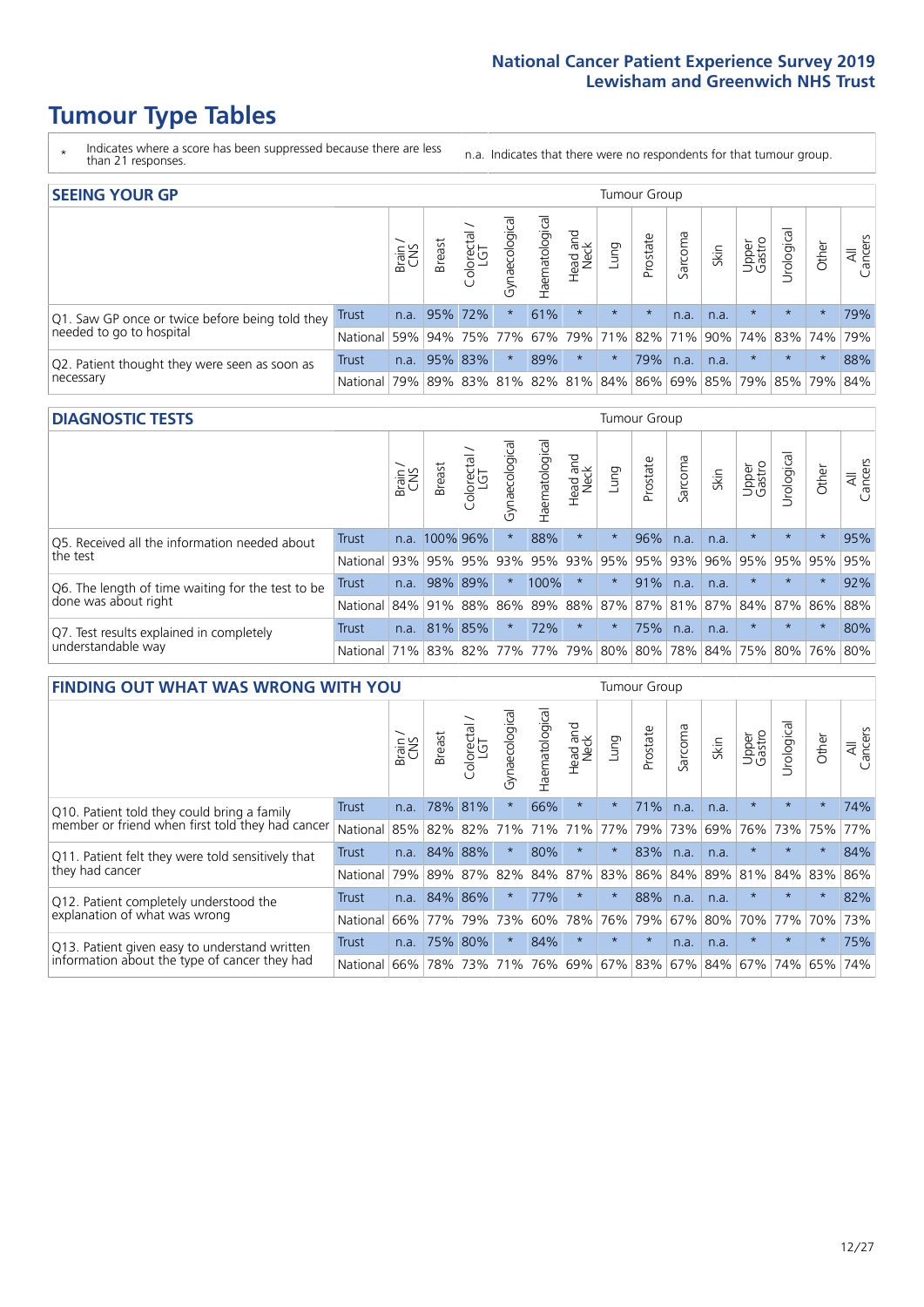\* Indicates where a score has been suppressed because there are less than 21 responses.

n.a. Indicates that there were no respondents for that tumour group.

| <b>DECIDING THE BEST TREATMENT FOR YOU</b>                    |          |       |        |                        |                |                |                        |             | Tumour Group |                                     |      |                 |            |         |                |
|---------------------------------------------------------------|----------|-------|--------|------------------------|----------------|----------------|------------------------|-------------|--------------|-------------------------------------|------|-----------------|------------|---------|----------------|
|                                                               |          | Brain | Breast | blorectal.<br>LGT<br>Ũ | Gynaecological | Haematological | ad and<br>Neck<br>Head | <b>Fung</b> | Prostate     | Sarcoma                             | Skin | Upper<br>Gastro | Jrological | Other   | All<br>Cancers |
| <b>Trust</b><br>Q14. Patient felt that treatment options were |          | n.a.  | 90%    | 89%                    | $\star$        | 71%            | $\star$                | $\star$     | $\star$      | n.a.                                | n.a. | $\star$         | $\star$    | $\star$ | 84%            |
| completely explained                                          | National | 85%   | 85%    | 85%                    | 85%            | 82%            | 87%                    | 84%         | 83%          | 83%                                 | 89%  | 81%             | 83%        | 79%     | 83%            |
| Q15. Patient felt possible side effects were                  | Trust    | n.a.  | 73%    | 82%                    | $\star$        | 73%            | $\star$                | $\star$     | 70%          | n.a.                                | n.a. | $\star$         | $\star$    | $\star$ | 74%            |
| definitely explained in an understandable way                 | National | 69%   | 74%    | 76%                    | 75%            | 69%            | 73%                    | 74%         | 73%          | 73%                                 | 77%  | 72%             | 71%        | 70%     | 73%            |
| Q16. Patient definitely given practical advice and            | Trust    | n.a.  | 64%    | 67%                    | $\star$        | 69%            | $\star$                | $\star$     | 76%          | n.a.                                | n.a. | $\star$         | $\star$    | $\star$ | 67%            |
| support in dealing with side effects of treatment             | National | 63%   | 70%    | 70%                    | 69%            | 65%            | 70%                    | 69%         | 65%          | 66%                                 | 71%  | 66%             | 63%        | 64%     | 67%            |
| Q17. Patient definitely told about side effects               | Trust    | n.a.  | 60%    | 65%                    | $\star$        | 56%            | $\star$                | $\star$     | 62%          | n.a.                                | n.a. | $\star$         | $\star$    | $\star$ | 59%            |
| that could affect them in the future                          | National | 62%   | 57%    | 59%                    | 56%            | 51%            | 64%                    | 56%         | 66%          | 54%                                 | 66%  | 53%             | 56%        | 52%     | 57%            |
| Q18. Patient definitely involved as much as they              | Trust    | n.a.  | 82%    | 89%                    | $\star$        | 75%            | $\star$                | $\star$     | 78%          | n.a.                                | n.a. | $\star$         | $\star$    | $\star$ | 82%            |
| wanted in decisions about care and treatment                  | National | 79%   |        |                        |                |                |                        |             |              | 81% 83% 81% 80% 81% 81% 84% 81% 87% |      | 79%             | 79%        | 78% 81% |                |

#### **CLINICAL NURSE SPECIALIST (CNS)** Tumour Group

|                                             |              | Brain | <b>Breast</b>   | Colorectal<br>LGT | Gynaecologica | శా<br>aematologi | Head and<br>Neck | Lung    | Prostate | Sarcoma | Skin    | Upper<br>Gastro                                 | σ<br>rologica | Other   | All<br>Cancers |
|---------------------------------------------|--------------|-------|-----------------|-------------------|---------------|------------------|------------------|---------|----------|---------|---------|-------------------------------------------------|---------------|---------|----------------|
| Q19. Patient given the name of a CNS who    | <b>Trust</b> | n.a.  |                 | 96% 92%           |               | 87%              | $\star$          |         | 91%      | n.a.    | n.a.    | $\star$                                         | $\star$       | $\star$ | 89%            |
| would support them through their treatment  | National     | 95%   | 95%             | 92%               | 95%           | 92%              | 91%              |         | 94% 91%  |         | 91% 91% | 93%                                             | 85%           | 89%     | 92%            |
| Q20. Patient found it very or quite easy to | Trust        | n.a.  | 77%             | 90%               |               | 81%              | $\star$          | $\star$ | $\star$  | n.a.    | n.a.    |                                                 | $\star$       | $\star$ | 80%            |
| contact their CNS                           | National     |       | 86% 84% 88% 85% |                   |               | 87%              | 86%              | 86% 80% |          |         |         | 86% 90% 85%                                     |               | 83% 83% | 85%            |
| Q21. Patient got understandable answers to  | Trust        | n.a.  | 84% 90%         |                   |               | 86%              | $\star$          | $\star$ | $\star$  | n.a.    | n.a.    | $\star$                                         | $\star$       | $\ast$  | 86%            |
| important questions all or most of the time | National     |       |                 |                   |               |                  |                  |         |          |         |         | 82% 87% 89% 86% 89% 88% 86% 87% 87% 93% 86% 87% |               | 86%     | 87%            |

| <b>SUPPORT FOR PEOPLE WITH CANCER</b>                                                             |              |      |               |            |                |                |                         |         | <b>Tumour Group</b> |         |      |                 |            |         |                |
|---------------------------------------------------------------------------------------------------|--------------|------|---------------|------------|----------------|----------------|-------------------------|---------|---------------------|---------|------|-----------------|------------|---------|----------------|
| Q22. Hospital staff gave information about<br>Trust                                               |              |      | <b>Breast</b> | Colorectal | Gynaecological | Haematological | ead and<br>Neck<br>Head | Lung    | Prostate            | Sarcoma | Skin | Upper<br>Gastro | Jrological | Other   | All<br>Cancers |
| support or self-help groups for people with                                                       |              | n.a. | 82%           | 90%        | $\star$        | 77%            | $\star$                 | $\star$ | $\star$             | n.a.    | n.a. | $\star$         | $\star$    | $\star$ | 84%            |
| cancer                                                                                            | National     | 92%  | 92%           | 88%        | 87%            | 86%            | 88%                     | 87%     | 91%                 | 86%     | 90%  | 88%             | 81%        | 83%     | 88%            |
| Q23. Hospital staff discussed or gave information<br>about the impact cancer could have on day to | <b>Trust</b> | n.a. | 81%           | 79%        | $\star$        | 90%            | $\star$                 | $\star$ | $\star$             | n.a.    | n.a. | $\star$         | $\star$    | $\star$ | 83%            |
| day activities                                                                                    | National     | 84%  | 86%           | 85%        | 82%            | 84%            | 84%                     | 83%     | 88%                 | 81%     | 86%  | 83%             | 78%        | 79%     | 84%            |
| Q24. Hospital staff gave information on getting                                                   | Trust        | n.a. | 51%           | 72%        | $\star$        | 64%            | $\star$                 | $\star$ | $\star$             | n.a.    | n.a. | $\star$         | $\star$    | $\ast$  | 58%            |
| financial help or possible benefits                                                               | National     | 78%  |               | 68% 61%    | 66%            | 61%            | 67%                     | 72%     | 55%                 | 64%     | 60%  | 64%             | 47%        | 59%     | 63%            |
| Q25. Hospital staff told patient they could get                                                   | Trust        | n.a. | 68%           | 177%       |                | 91%            | $\star$                 | $\star$ | $\star$             | n.a.    | n.a. | $\star$         | $\star$    | $\ast$  | 77%            |
| free prescriptions                                                                                | National I   | 82%  |               | 81% 83%    | 79%            |                | 87% 84% 86% 80%         |         |                     | 78%     | 71%  | 84%             | 73%        | 81%     | 82%            |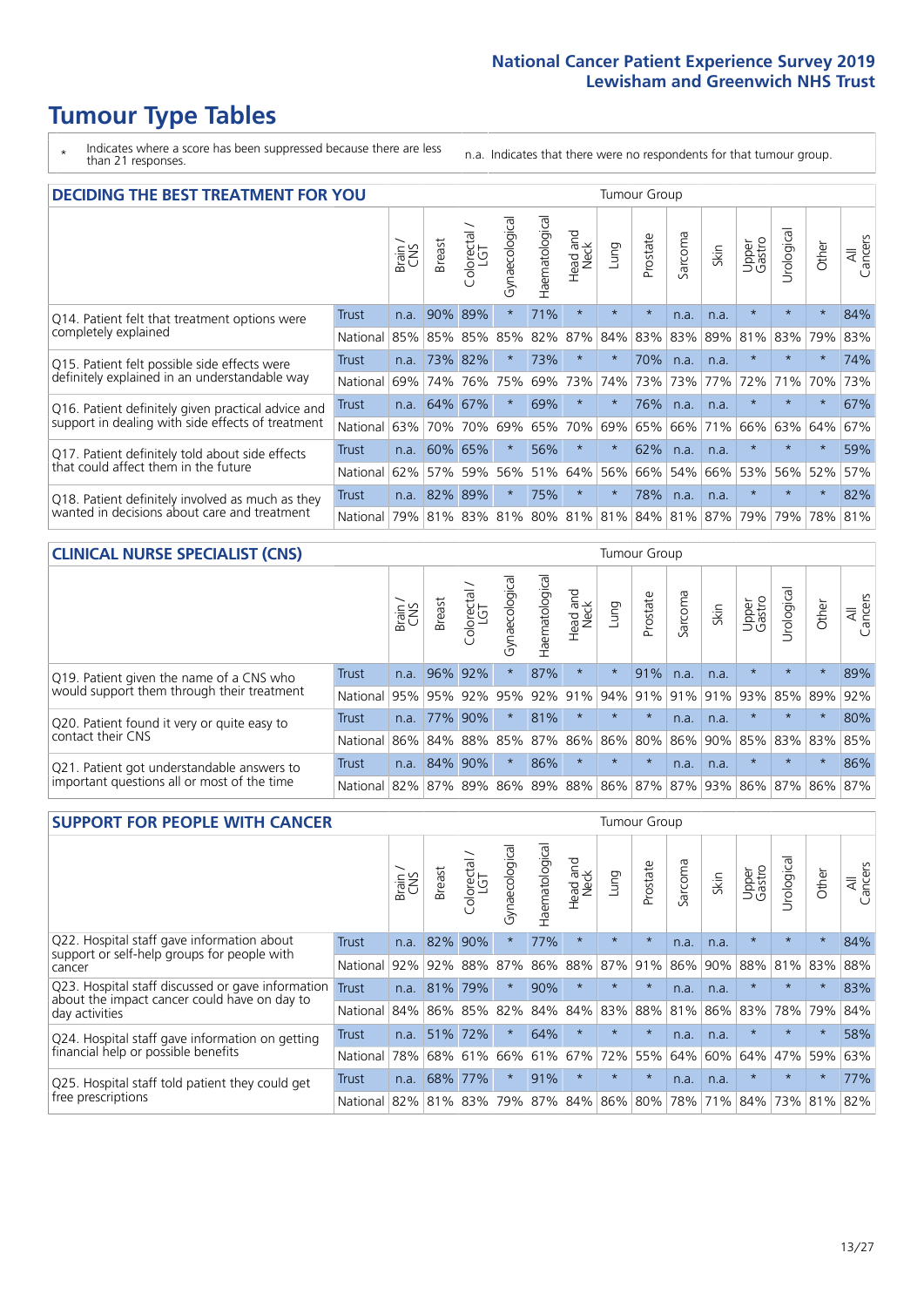- \* Indicates where a score has been suppressed because there are less than 21 responses.
- n.a. Indicates that there were no respondents for that tumour group.

| <b>OPERATIONS</b><br>Tumour Group                                                           |              |       |               |                   |                |                |                  |                                         |          |         |                 |                 |            |       |                |
|---------------------------------------------------------------------------------------------|--------------|-------|---------------|-------------------|----------------|----------------|------------------|-----------------------------------------|----------|---------|-----------------|-----------------|------------|-------|----------------|
|                                                                                             |              | Brain | <b>Breast</b> | Colorectal<br>LGT | Gynaecological | Haematological | Head and<br>Neck | <b>Lung</b>                             | Prostate | Sarcoma | Skin            | Upper<br>Gastro | Urological | Other | All<br>Cancers |
| Q27. Beforehand, patient had all the information                                            | <b>Trust</b> | n.a.  |               | 97% 100%          | $\star$        | $\star$        | $\star$          | $\star$                                 | $\star$  | n.a.    | n.a.            | n.a.            |            | n.a.  | 99%            |
| needed about the operation                                                                  | National     | 96%   |               | 97% 96%           |                |                |                  | 96% 94% 96% 95% 97%                     |          |         | 95% 96% 96% 95% |                 |            | 95%   | 96%            |
| Q28. Afterwards, staff completely explained how<br>operation had gone in understandable way | <b>Trust</b> | n.a.  |               | 70% 95%           | $\star$        | $\star$        | $\star$          | $\star$                                 | $\star$  | n.a.    | n.a.            | n.a.            | $\star$    | n.a.  | 83%            |
|                                                                                             | National I   | 76% l |               | 79% 83%           |                |                |                  | 79% 78% 79% 79% 78% 80% 82% 79% 76% 77% |          |         |                 |                 |            |       | 79%            |

#### **HOSPITAL CARE AS AN INPATIENT** Tumour Group

|                                                                                                   |              | Brain | Breast  | $\overline{\phantom{0}}$<br>Colorectal /<br>LGT | Gynaecological | Haematological | Head and<br>Neck | Lung    | Prostate | Sarcoma | Skin | Upper<br>Gastro | Urological  | Other   | All<br>Cancers |
|---------------------------------------------------------------------------------------------------|--------------|-------|---------|-------------------------------------------------|----------------|----------------|------------------|---------|----------|---------|------|-----------------|-------------|---------|----------------|
| Q30. Hospital staff didn't talk in front of patient                                               | <b>Trust</b> | n.a.  | $\star$ | 75%                                             | $\star$        | $\star$        | n.a.             | $\star$ | $\star$  | n.a.    | n.a. | $\star$         | $\star$     | n.a.    | 79%            |
| as if patient wasn't there                                                                        | National     | 81%   | 86%     | 81%                                             | 83%            | 84%            | 83%              | 81%     | 88%      | 86%     | 86%  | 81%             | 83%         | 82%     | 84%            |
| Q31. Patient had confidence and trust in all                                                      | <b>Trust</b> | n.a.  | $\star$ | 92%                                             | $\star$        | $\star$        | n.a.             | $\star$ | $\star$  | n.a.    | n.a. |                 | $\star$     | n.a.    | 85%            |
| doctors treating them                                                                             | National     | 82%   | 83%     | 85%                                             | 83%            | 82%            |                  | 87% 83% | 89%      | 86%     | 85%  | 81% 85%         |             | 80%     | 84%            |
| Q32. Patient's family or someone close definitely<br>felt able to talk to a doctor                | <b>Trust</b> | n.a.  | $\star$ | 71%                                             |                | $\star$        | n.a.             | $\star$ | $\star$  | n.a.    | n.a. |                 | $\star$     | n.a.    | 71%            |
|                                                                                                   | National     | 67%   | 72%     | 73%                                             | 72%            | 74%            | 75%              | 74%     | 72%      | 71%     | 74%  |                 | 73% 71%     | 69%     | 72%            |
| Q33. Patient had confidence and trust in all the                                                  | <b>Trust</b> | n.a.  | $\star$ | 67%                                             | $\star$        | $\star$        | n.a.             | $\star$ | $\star$  | n.a.    | n.a. | $\star$         | $\star$     | n.a.    | 70%            |
| ward nurses treating them                                                                         | National     | 72%   | 73%     | 72%                                             |                | 71% 77%        | 75%              | 77%     | 79%      | 74%     | 75%  |                 | 73% 77%     | 69%     | 74%            |
| Q34. Patient thought there were always or nearly<br>always enough nurses on duty to care for them | <b>Trust</b> | n.a.  | $\star$ | 50%                                             | $\star$        | $\star$        | n.a.             | $\star$ | $\star$  | n.a.    | n.a. | $\star$         | $\star$     | n.a.    | 55%            |
|                                                                                                   | National     | 68%   | 64%     | 62%                                             | 63%            | 63%            | 65%              | 68%     | 72%      | 65%     | 70%  | 65%             | 66%         | 60%     | 64%            |
| Q35. All hospital staff asked patient what name                                                   | Trust        | n.a.  | $\star$ | 69%                                             | $\star$        | $\star$        | n.a.             | $\star$ | $\star$  | n.a.    | n.a. |                 | $\star$     | n.a.    | 65%            |
| they prefer to be called by                                                                       | National     | 68%   | 62%     | 74%                                             | 65%            | 72%            | 71%              | 76%     | 72%      | 74%     | 70%  | 78%             | 76%         | 69%     | 71%            |
| Q36. Patient always given enough privacy when                                                     | Trust        | n.a.  | $\star$ | 89%                                             | $\star$        | $\star$        | n.a.             | $\star$ | $\star$  | n.a.    | n.a. | $\star$         | $\star$     | n.a.    | 85%            |
| discussing condition or treatment                                                                 | National     | 78%   | 84%     | 85%                                             | 81%            | 86%            |                  | 87% 84% | 88%      | 84%     | 84%  | 84%             | 85%         | 82%     | 85%            |
| Q37. Patient definitely found hospital staff to                                                   | <b>Trust</b> | n.a.  | $\star$ | 64%                                             | $\star$        | $\star$        | n.a.             | $\star$ | $\star$  | n.a.    | n.a. |                 | $\star$     | n.a.    | 46%            |
| discuss worries or fears during their inpatient visit                                             | National     | 45%   | 51%     | 55%                                             |                | 51% 56%        | 52%              | 49%     | 53%      | 54%     | 51%  |                 | 53% 49%     | 46%     | 52%            |
| Q38. Hospital staff definitely did everything they                                                | Trust        | n.a.  | $\star$ | 80%                                             | $\star$        | $\star$        | n.a.             | $\star$ | $\star$  | n.a.    | n.a. | $\star$         | $\star$     | n.a.    | 77%            |
| could to help control pain                                                                        | National     | 85%   | 83%     | 84%                                             | 82%            | 82%            | 80%              | 84%     | 85%      | 83%     | 85%  | 82%             | 81%         | 82%     | 83%            |
| Q39. Patient always felt they were treated with                                                   | Trust        | n.a.  | $\star$ | 75%                                             | $\star$        | $\star$        | n.a.             | $\star$ | $\star$  | n.a.    | n.a. |                 | $\star$     | n.a.    | 81%            |
| respect and dignity while in hospital                                                             | National     | 85%   | 87%     | 87%                                             | 85%            | 89%            | 87%              | 88%     | 91%      | 89%     | 89%  | 88%             | 90%         | 86%     | 88%            |
| Q40. Patient given clear written information<br>about what should or should not do after leaving  | <b>Trust</b> | n.a.  | $\star$ | 92%                                             | $\star$        | $\star$        | n.a.             | $\star$ | $\star$  | n.a.    | n.a. |                 | $\star$     | n.a.    | 84%            |
| hospital                                                                                          | National     | 80%   | 89%     | 86%                                             | 86%            | 83%            |                  | 87% 82% | 91%      | 85%     | 90%  |                 | 82% 87%     | 83%     | 86%            |
| Q41. Hospital staff told patient who to contact<br>if worried about condition or treatment after  | <b>Trust</b> | n.a.  | $\star$ | 97%                                             | $\star$        | $\star$        | n.a.             | $\star$ | $\star$  | n.a.    | n.a. | $\star$         | $\star$     | n.a.    | 91%            |
| leaving hospital                                                                                  | National     | 94%   | 95%     |                                                 |                | 95% 93% 96%    |                  | 93% 92% | 96%      | 94%     |      |                 | 95% 92% 92% | 93% 94% |                |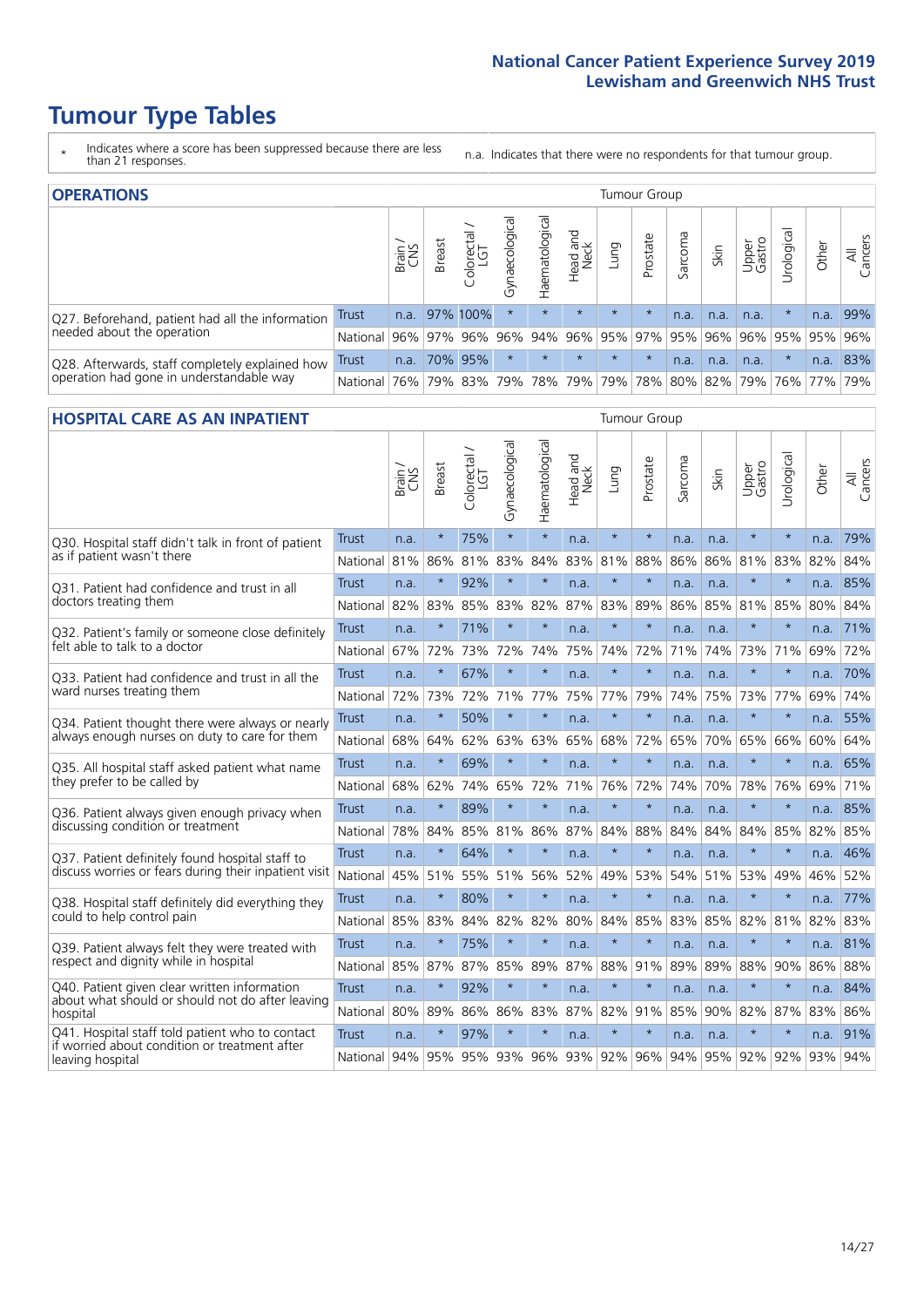# **Tumour Type Tables**

- \* Indicates where a score has been suppressed because there are less than 21 responses.
- n.a. Indicates that there were no respondents for that tumour group.

| <b>HOSPITAL CARE AS A DAY PATIENT / OUTPATIENT</b>                                                                       | <b>Tumour Group</b> |       |               |                              |                |                |                         |         |          |         |      |                 |            |         |                |
|--------------------------------------------------------------------------------------------------------------------------|---------------------|-------|---------------|------------------------------|----------------|----------------|-------------------------|---------|----------|---------|------|-----------------|------------|---------|----------------|
|                                                                                                                          |                     | Brain | <b>Breast</b> | olorectal /<br>LGT<br>$\cup$ | Gynaecological | Haematological | ead and<br>Neck<br>Head | Lung    | Prostate | Sarcoma | Skin | Upper<br>Gastro | Urological | Other   | All<br>Cancers |
| Q43. Patient definitely found hospital staff to<br>discuss worries or fears during their outpatient or<br>day case visit | <b>Trust</b>        | n.a.  | 51%           | 73%                          | $\star$        | 74%            | $\star$                 | $\star$ | $\star$  | n.a.    | n.a. | $\star$         | $\star$    | $\star$ | 64%            |
|                                                                                                                          | National            | 66%   | 68%           | 73%                          | 70%            | 73%            | 72%                     | 70%     | 74%      | 72%     | 72%  | 71%             | 67%        | 68%     | 71%            |
| Q44. Cancer doctor had the right documents at<br>patient's last outpatient appointment                                   | Trust               | n.a.  | 98%           | 98%                          | $\star$        | 100%           | $\star$                 | $\star$ | $\star$  | n.a.    | n.a. |                 | $\star$    | $\ast$  | 98%            |
|                                                                                                                          | National            | 94%   | 96%           | 96%                          | 96%            | 97%            | 96%                     | 96%     | 96%      | 96%     | 96%  | 94%             | 96%        | 95%     | 96%            |
| Q46. Beforehand patient completely had                                                                                   | Trust               | n.a.  | 91%           | $\star$                      | $\star$        | $\star$        | $\star$                 | $\star$ | $\star$  | n.a.    | n.a. | $\star$         | $\star$    | $\star$ | 84%            |
| all information needed about radiotherapy<br>treatment                                                                   | National            | 91%   | 88%           | 83%                          | 88%            | 84%            | 86%                     | 86%     | 88%      | 88%     | 84%  | 86%             | 83%        | 84%     | 86%            |
| Q47. Patient completely given understandable                                                                             | Trust               | n.a.  | 71%           | $\star$                      |                |                | $\star$                 | $\star$ | $\star$  | n.a.    | n.a. | $\star$         | $\star$    | $\star$ | 62%            |
| information about whether radiotherapy was<br>working                                                                    | National            | 56%   | 60%           | 57%                          | 61%            | 62%            | 63%                     | 59%     | 60%      | 67%     | 57%  | 52%             | 59%        | 59%     | 60%            |
| Q49. Beforehand patient completely had all                                                                               | <b>Trust</b>        | n.a.  |               | 74% 100%                     | $\star$        | 83%            | n.a.                    | $\star$ | $\star$  | n.a.    | n.a. | n.a.            | $\star$    | $\ast$  | 85%            |
| information needed about chemotherapy<br>treatment                                                                       | National            | 80%   | 82%           | 86%                          | 87%            | 85%            | 79%                     | 84%     | 86%      | 86%     | 90%  | 84%             | 85%        | 85%     | 84%            |
| Q50. Patient given enough information about<br>whether chemotherapy was working in a<br>completely understandable way    | <b>Trust</b>        | n.a.  | 69%           | 72%                          | $\star$        | 69%            | n.a.                    | $\star$ | $\star$  | n.a.    | n.a. | n.a.            | $\star$    | $\star$ | 66%            |
|                                                                                                                          | National            | 54%   | 62%           | 64%                          | 68%            | 75%            | 57%                     | 67%     | 66%      | 71%     | 79%  | 61%             | 68%        | 69%     | 68%            |

### **HOME CARE AND SUPPORT** Tumour Group

|                                                                                                                   |              | Brain | <b>Breast</b> | Colorectal<br>LGT | ᢛ<br>Gynaecologic | Haematological | Head and<br>Neck | <b>Dung</b> | Prostate | Sarcoma | Skin    | Upper<br>Gastro | rologica | Other   | All<br>Cancers |
|-------------------------------------------------------------------------------------------------------------------|--------------|-------|---------------|-------------------|-------------------|----------------|------------------|-------------|----------|---------|---------|-----------------|----------|---------|----------------|
| Q51. Hospital staff definitely gave family or<br>someone close all the information needed to<br>help care at home | <b>Trust</b> | n.a.  | 41% 63%       |                   |                   | 55%            | $\star$          | $\star$     | $\star$  | n.a.    | n.a.    | $\star$         | $\star$  | $\star$ | 52%            |
|                                                                                                                   | National     | 58%   |               | 58% 63%           | 57%               | 62%            |                  | 67% 59% 61% |          |         | 62% 65% | 60%             | 59% 55%  |         | 60%            |
| Q52. Patient definitely given enough support<br>from health or social services during treatment                   | Trust        | n.a.  | 47% 59%       |                   | $\star$           | $\star$        | $\star$          | $\star$     | $\star$  | n.a.    | n.a.    | $\star$         | $\star$  | $\star$ | 50%            |
|                                                                                                                   | National     | 42%   | 52%           | 60%               |                   | 45% 51%        | 59%              | 50%         | 48%      |         | 53% 57% | 54%             | 48% 51%  |         | 52%            |
| Q53. Patient definitely given enough support<br>from health or social services after treatment                    | Trust        | n.a.  |               | 23% 55%           | $\star$           | $\star$        | $\star$          | $\star$     | $\star$  | n.a.    | n.a.    | $\star$         | $\star$  | n.a.    | 40%            |
|                                                                                                                   | National     | 39%   | 41% 53%       |                   | 39%               | $ 43\% $       | 56%              | 40%         | 46%      | 48%     | 59%     | 47%             | 44%      | 44%     | 45%            |

| <b>CARE FROM YOUR GENERAL PRACTICE</b>                                                                     |              |       |               |                   |                |                   | Tumour Group     |         |                             |         |      |                 |           |         |                |
|------------------------------------------------------------------------------------------------------------|--------------|-------|---------------|-------------------|----------------|-------------------|------------------|---------|-----------------------------|---------|------|-----------------|-----------|---------|----------------|
|                                                                                                            |              | Brain | <b>Breast</b> | Colorectal<br>LGT | Gynaecological | ᅙ<br>Haematologic | Head and<br>Neck | Lung    | Prostate                    | Sarcoma | Skin | Upper<br>Gastro | Urologica | Other   | All<br>Cancers |
| Q54. GP given enough information about                                                                     | Trust        | n.a.  |               | 90% 93%           | $\star$        | 90%               | $\star$          | $\star$ | 100%                        | n.a.    | n.a. | $\star$         | $\star$   | $\star$ | 93%            |
| patient's condition and treatment                                                                          | National 91% |       |               | 96% 95%           | 95%            |                   |                  |         | 96% 94% 94% 96% 94% 96%     |         |      | 93% 95% 94% 95% |           |         |                |
| Q55. General practice staff definitely did<br>everything they could to support patient during<br>treatment | Trust        | n.a.  |               | 39% 43%           | $\star$        | 52%               | $\star$          | $\star$ | $\star$                     | n.a.    | n.a. | $\star$         | $\star$   | $\star$ | 52%            |
|                                                                                                            | National     | 55%   |               | 58% 59%           | 56%            |                   | 56% 59%          |         | 56% 64% 56% 65% 59% 59% 55% |         |      |                 |           |         | 58%            |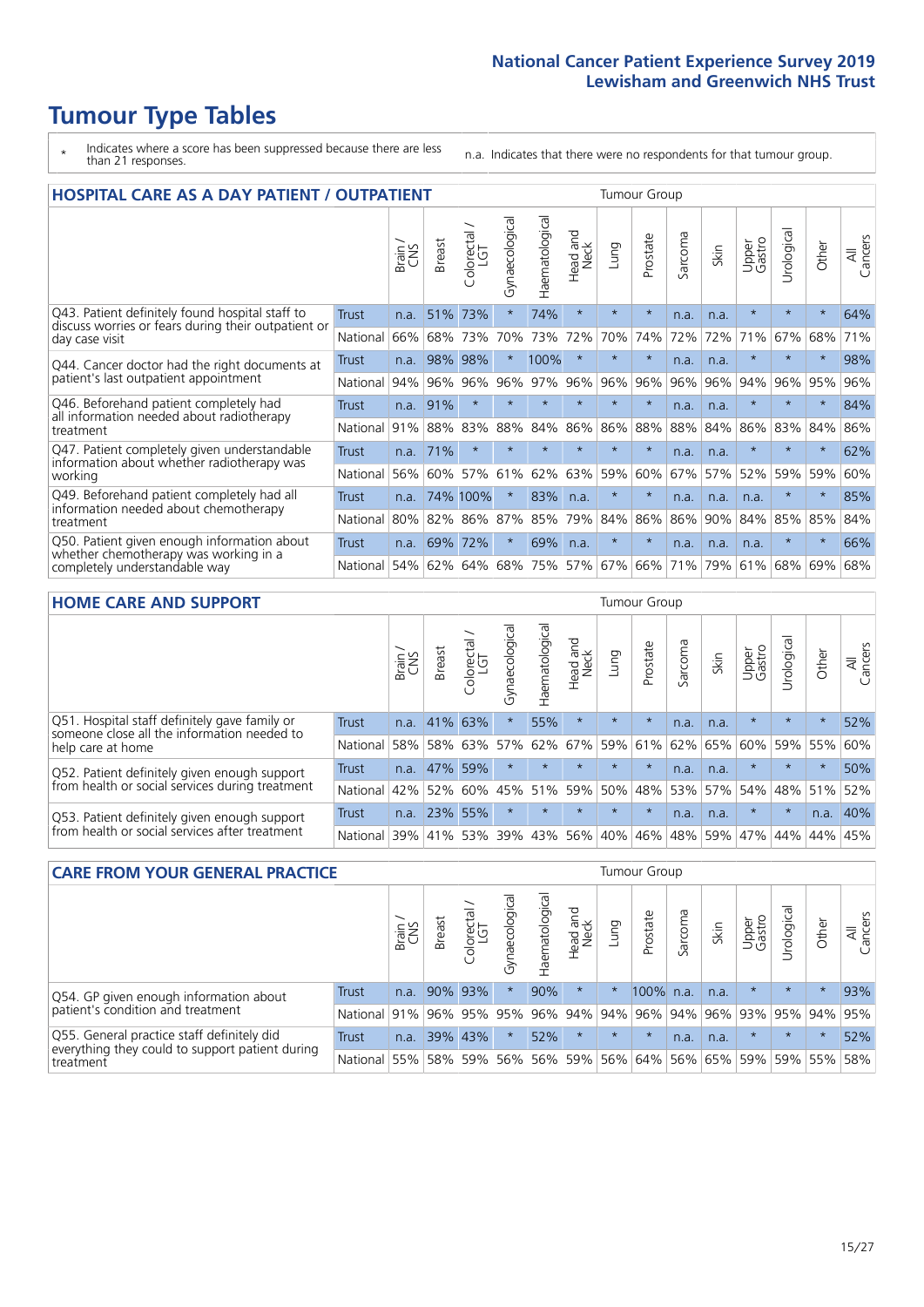- \* Indicates where a score has been suppressed because there are less than 21 responses.
- n.a. Indicates that there were no respondents for that tumour group.

### **YOUR OVERALL NHS CARE** THE TWO CONTROLLER THE THE THROUP CHANGE THE TUMOUR GROUP

|                                                                                                 |              | Brain<br>CNS | <b>Breast</b> | Colorectal<br>LGT | Gynaecological | Haematological | ad and<br>Neck<br>Head | Lung    | Prostate | Sarcoma | Skin | Upper<br>Gastro | Urological | Other   | All<br>Cancers |
|-------------------------------------------------------------------------------------------------|--------------|--------------|---------------|-------------------|----------------|----------------|------------------------|---------|----------|---------|------|-----------------|------------|---------|----------------|
| Q56. Different people treating and caring for                                                   | <b>Trust</b> | n.a.         | 61%           | 75%               |                | 72%            | $\star$                | $\star$ | 78%      | n.a.    | n.a. | $\star$         |            | $\ast$  | 71%            |
| patient always work well together to give best<br>possible care                                 | National     | 60%          | 73%           | 73%               | 69%            | 75%            | 73%                    | 73%     | 75%      | 70%     | 79%  | 69%             | 74%        | 68%     | 73%            |
| Q57. Patient given a care plan                                                                  | <b>Trust</b> | n.a.         | 47%           | 40%               |                | 28%            | $\star$                | $\star$ | 32%      | n.a.    | n.a. | $\star$         | $\star$    | $\ast$  | 37%            |
|                                                                                                 | National     | 36%          | 41%           | 40%               | 34%            | 36%            | 39%                    | 36%     | 40%      | 34%     | 44%  | 36%             | 33%        | 31%     | 38%            |
| Q58. Overall the administration of care was good                                                | <b>Trust</b> | n.a.         | 87%           | 89%               |                | 91%            | $\star$                | $\star$ | 87%      | n.a.    | n.a. |                 |            |         | 88%            |
| or very good                                                                                    | National     | 85%          | 90%           | 88%               | 87%            | 91%            | 90%                    | 90%     | 88%      | 88%     | 90%  | 86%             | 85%        | 87%     | 89%            |
| Q59. Patient felt length of time for attending<br>clinics and appointments for cancer was about | <b>Trust</b> | n.a.         | 61%           | 80%               |                | 67%            | $\star$                | $\star$ | 78%      | n.a.    | n.a. | $\star$         | $\star$    | $\ast$  | 70%            |
| right                                                                                           | National     | 58%          | 68%           | 73%               | 66%            | 66%            | 71%                    | 71%     | 76%      | 68%     | 73%  | 66%             | 75%        | 64%     | 69%            |
| Q60. Someone discussed with patient whether                                                     | <b>Trust</b> | n.a.         | 23%           | 25%               |                | 12%            | $\ast$                 | $\star$ | 35%      | n.a.    | n.a. | $\star$         |            | $\star$ | 23%            |
| they would like to take part in cancer research                                                 | National     | 42%          | 30%           | 32%               | 31%            |                | 33% 21%                | 34%     | 31%      | 36%     | 20%  | 36%             | 21%        | 32%     | 30%            |
| Q61. Patient's average rating of care scored from<br>very poor to very good                     | <b>Trust</b> | n.a.         | 8.6           | 8.9               | $\star$        | 8.8            | $\star$                | $\star$ | 9.1      | n.a.    | n.a. | $\star$         | $\star$    | $\ast$  | 8.8            |
|                                                                                                 | National     | 8.6          | 8.9           | 8.8               | 8.7            | 8.9            | 8.8                    | 8.8     | 8.8      | 8.8     | 8.9  | 8.7             | 8.7        | 8.7     | 8.8            |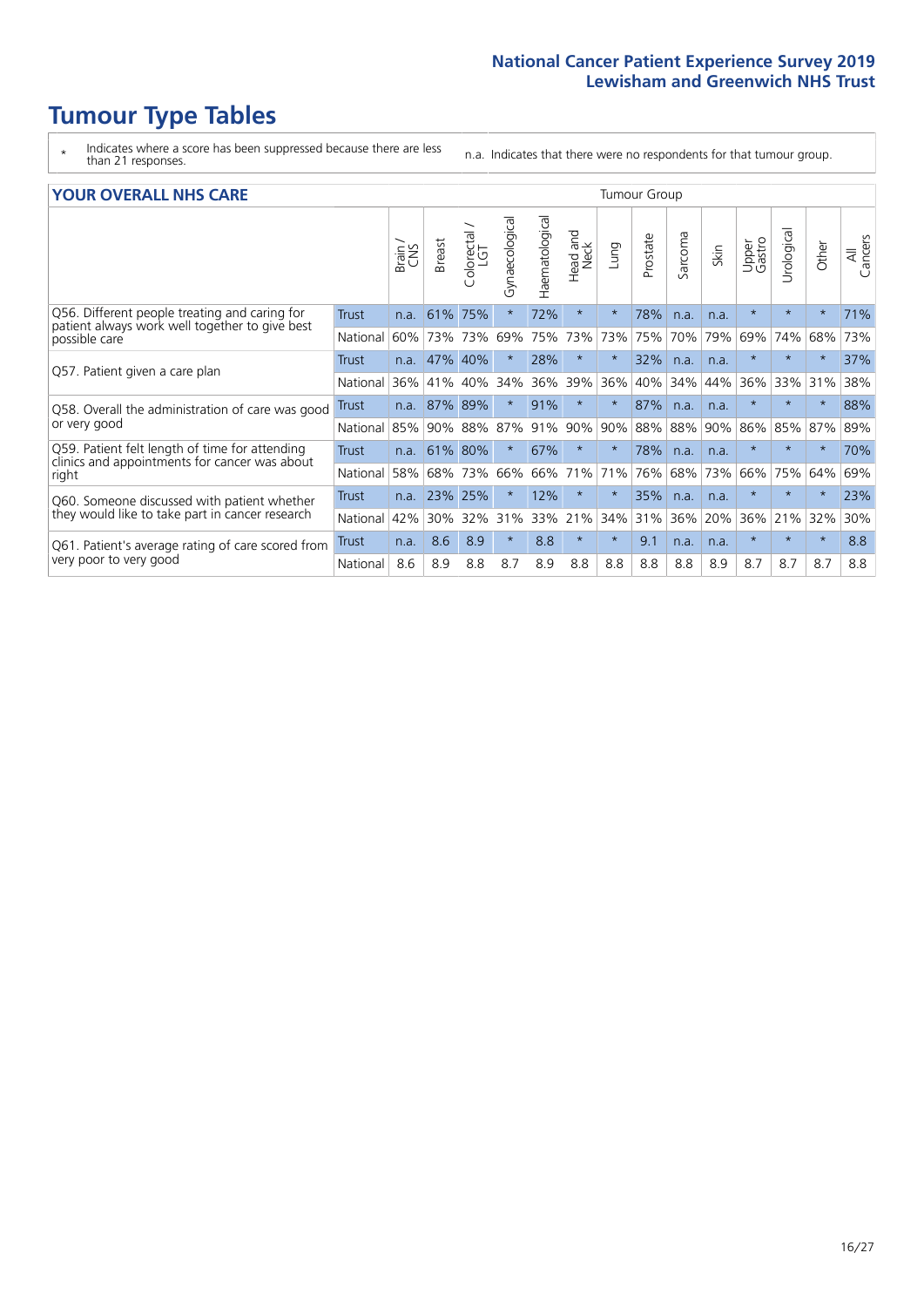### **Year on Year Charts**





### **DIAGNOSTIC TESTS**





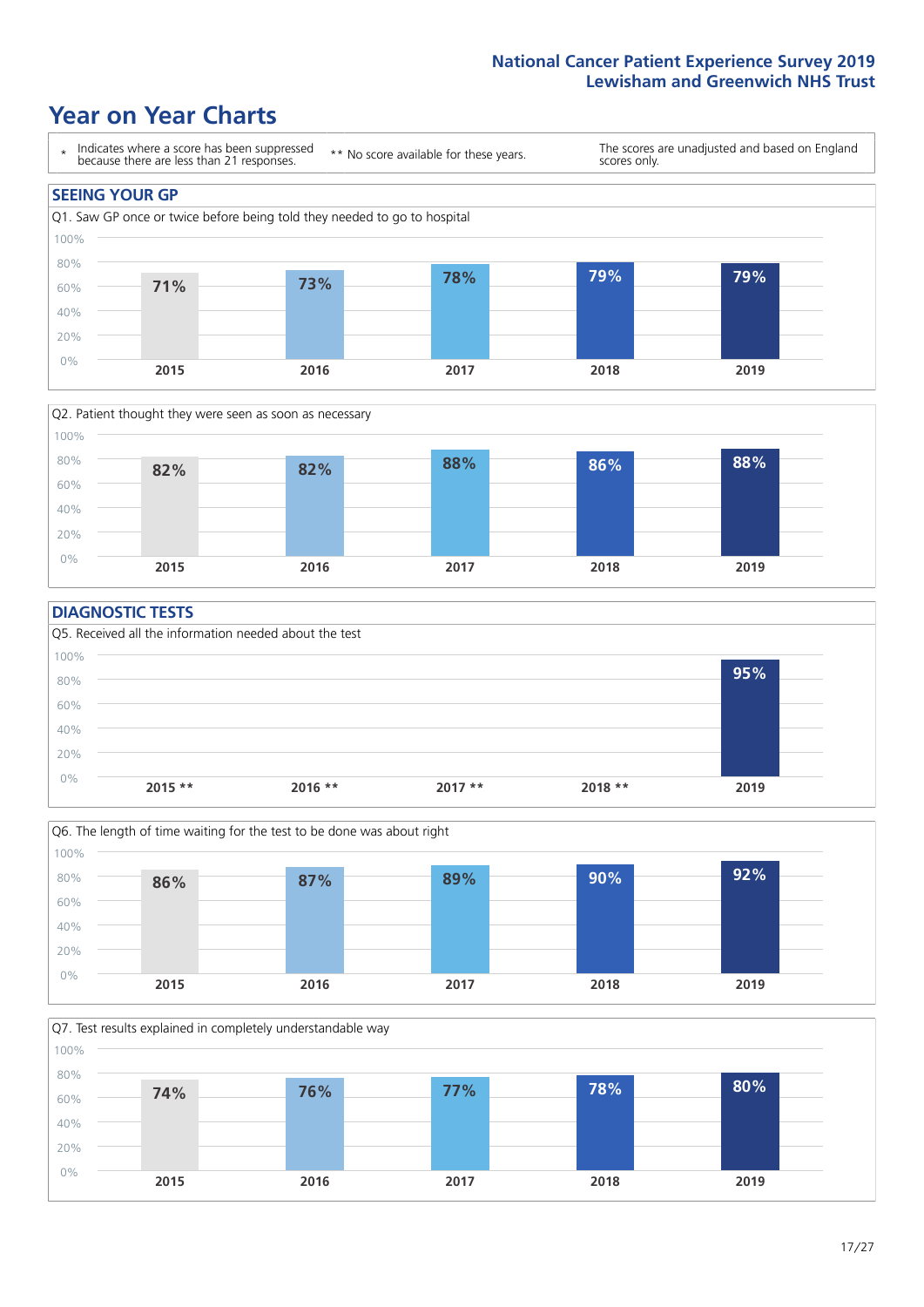## **Year on Year Charts**









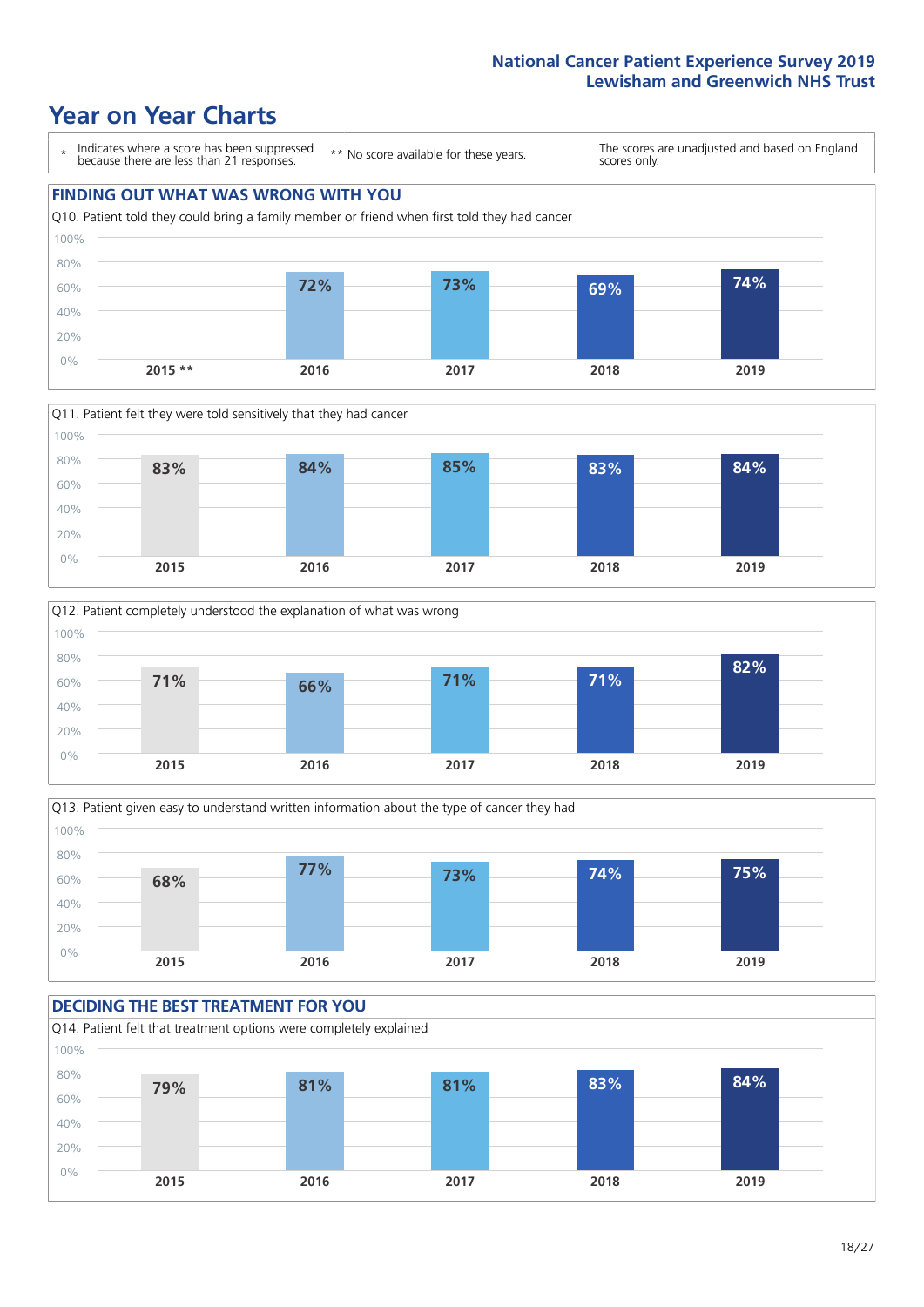### **Year on Year Charts**







Q18. Patient definitely involved as much as they wanted in decisions about care and treatment  $0%$ 20% 40% 60% 80% 100% **2015 \*\* 2016 \*\* 2017 \*\* 2018 \*\* 2019 82%**

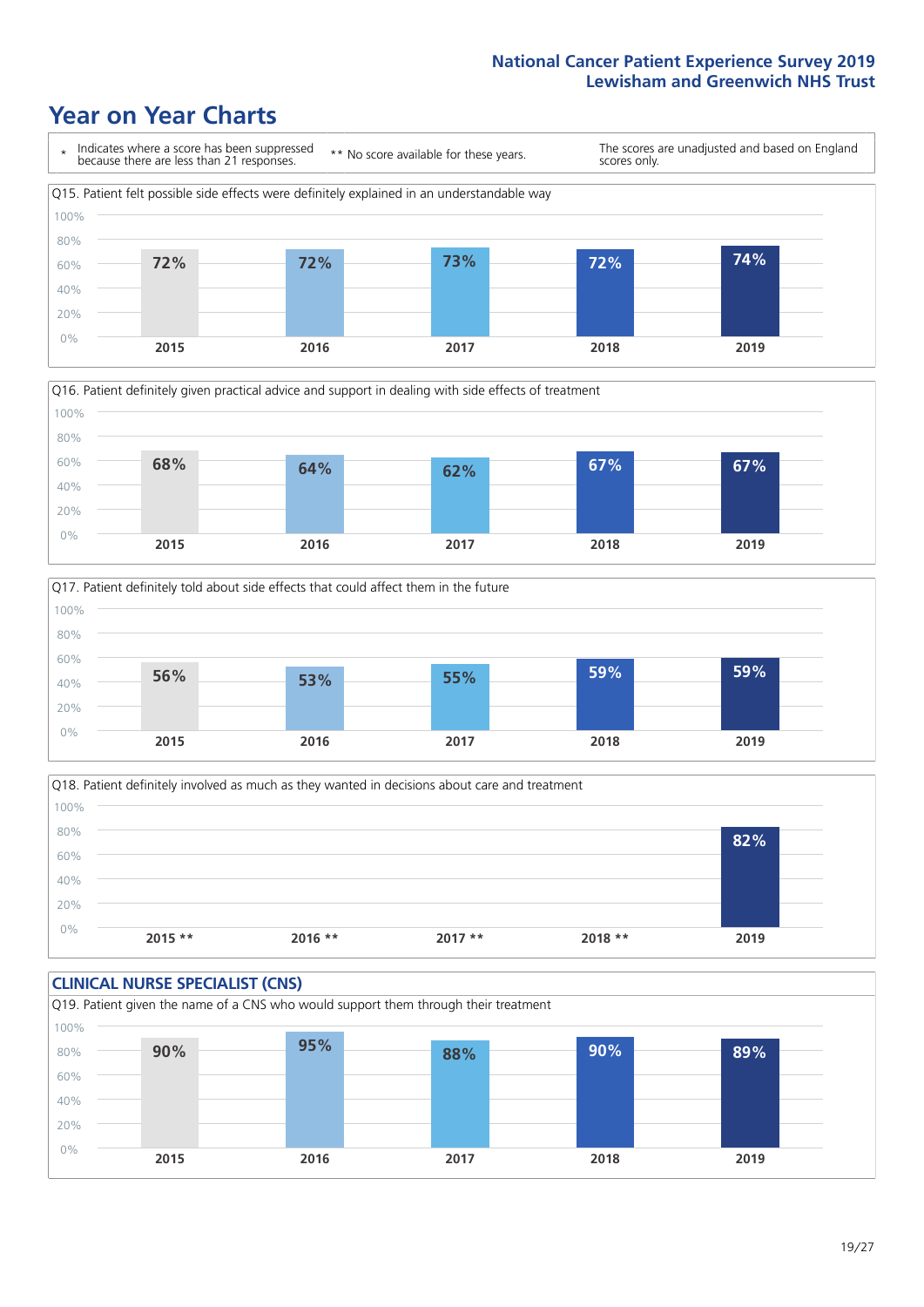### **Year on Year Charts**











Q24. Hospital staff gave information on getting financial help or possible benefits 0% 20% 40% 60% 80% 100% **2015 2016 2017 2018 2019 58% 62% 59% 66% 58%**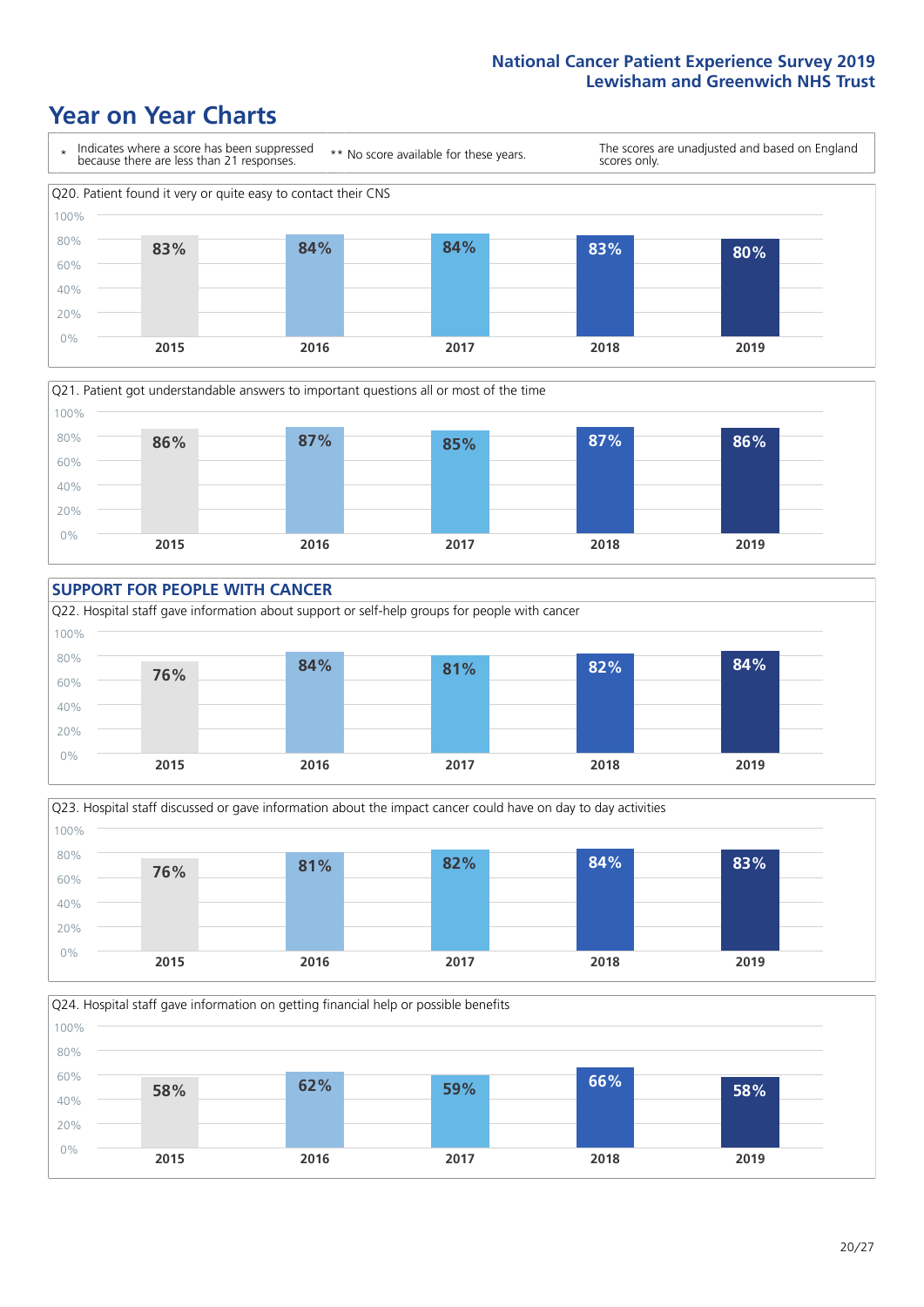### **Year on Year Charts**



#### **OPERATIONS**





### **HOSPITAL CARE AS AN INPATIENT** Q30. Hospital staff didn't talk in front of patient as if patient wasn't there 0% 20% 40% 60% 80% 100% **2015 \*\* 2016 \*\* 2017 \*\* 2018 \*\* 2019 79%**

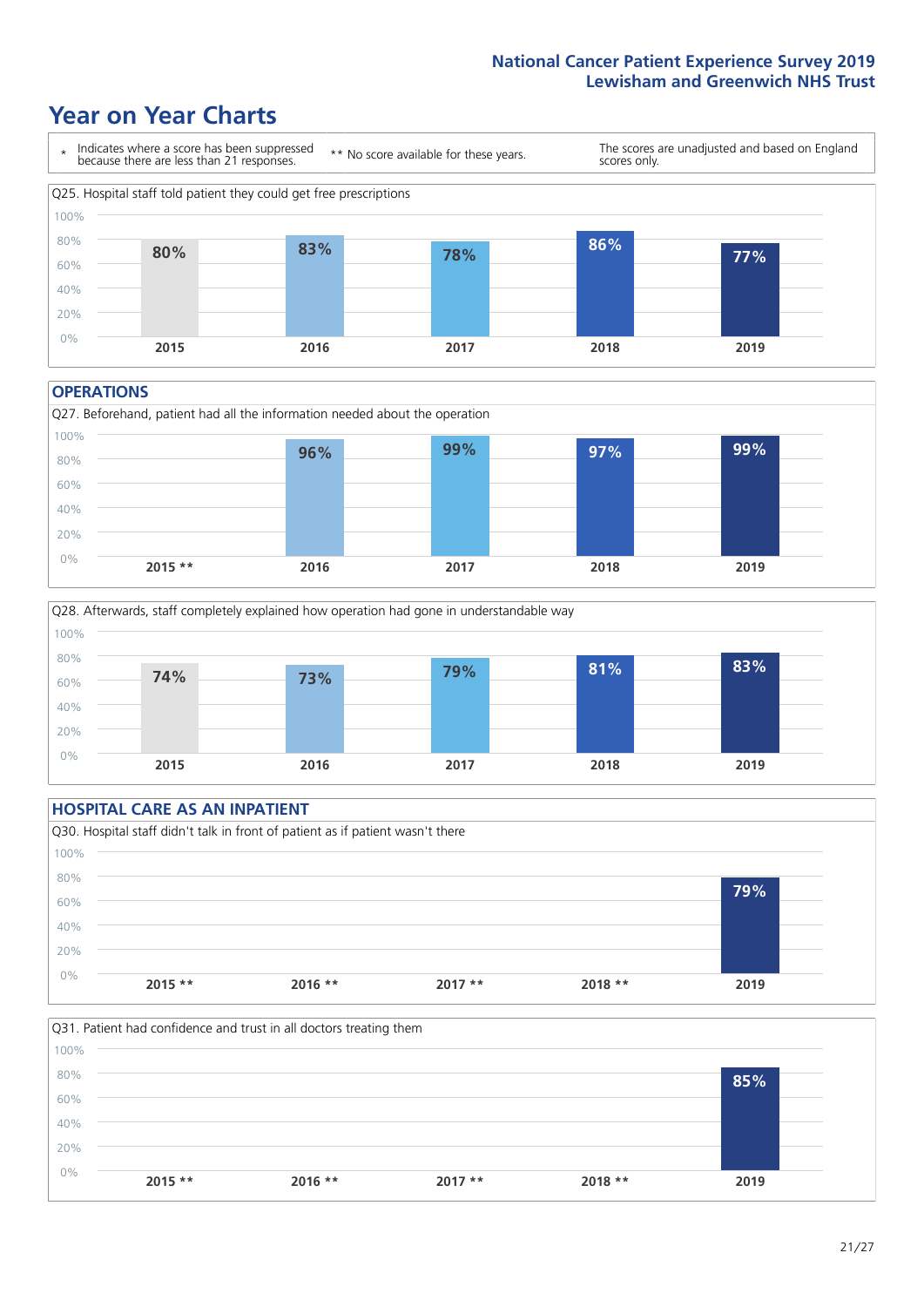### **Year on Year Charts**









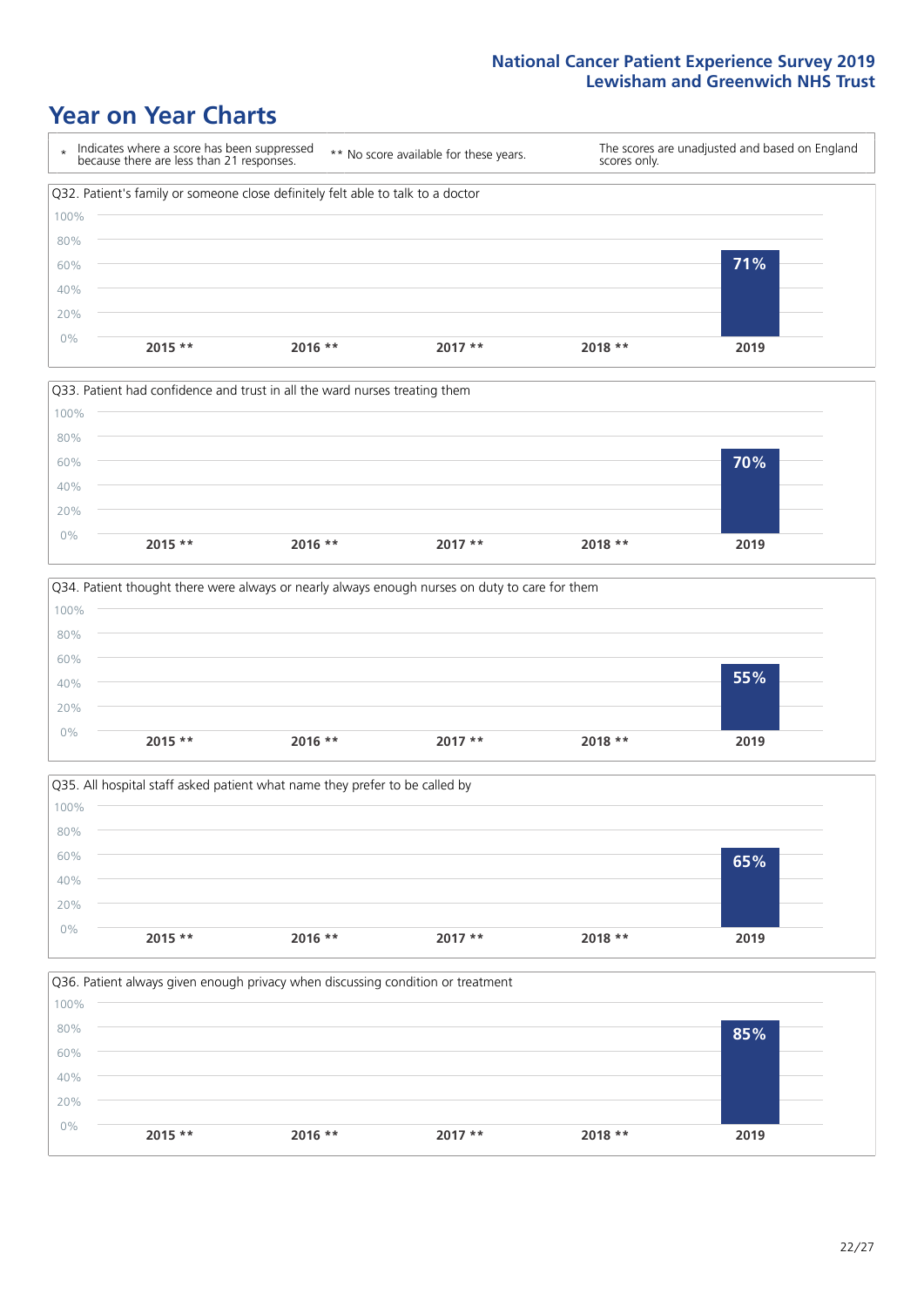### **Year on Year Charts**









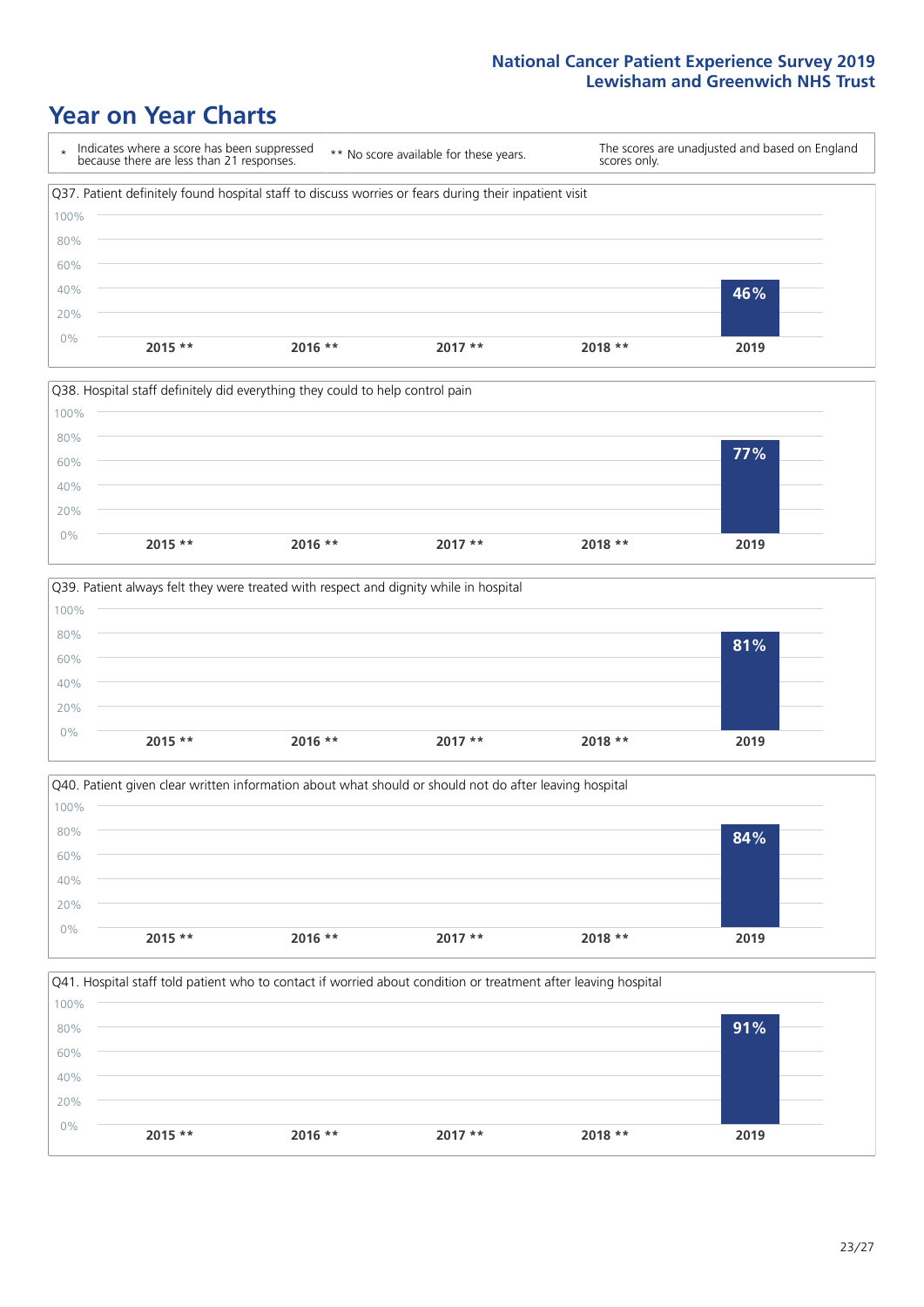### **Year on Year Charts**

\* Indicates where a score has been suppressed because there are less than 21 responses.

\*\* No score available for these years.

The scores are unadjusted and based on England scores only.

### **HOSPITAL CARE AS A DAY PATIENT / OUTPATIENT**









Q49. Beforehand patient completely had all information needed about chemotherapy treatment 0% 20% 40% 60% 80% 100% **2015 2016 2017 2018 2019 87% 86% 85% 91% 85%**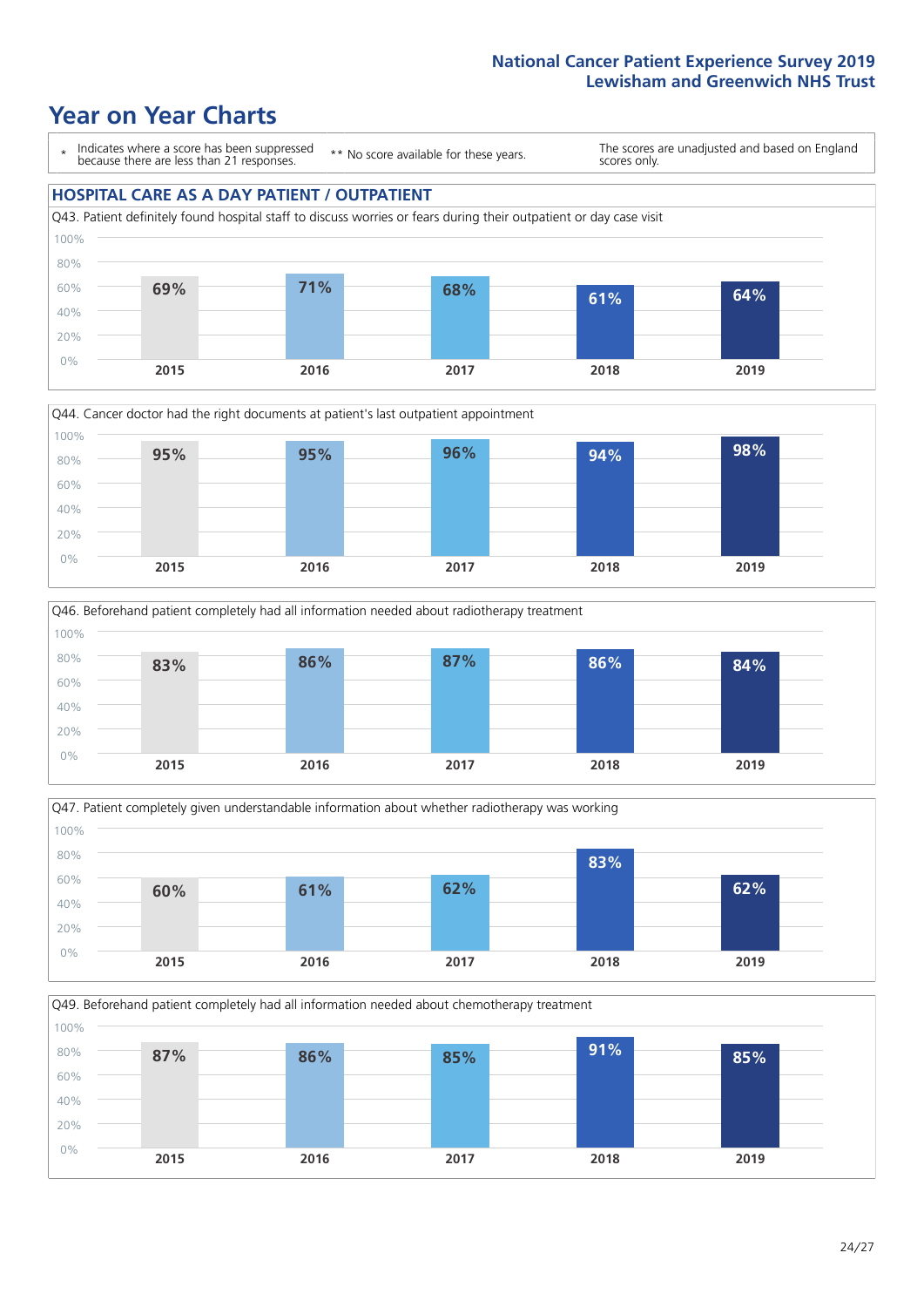### **Year on Year Charts**



#### **HOME CARE AND SUPPORT**







### **CARE FROM YOUR GENERAL PRACTICE** Q54. GP given enough information about patient's condition and treatment 0% 20% 40% 60% 80% 100% **2015 2016 2017 2018 2019 94% 92% 96% 95% 93%**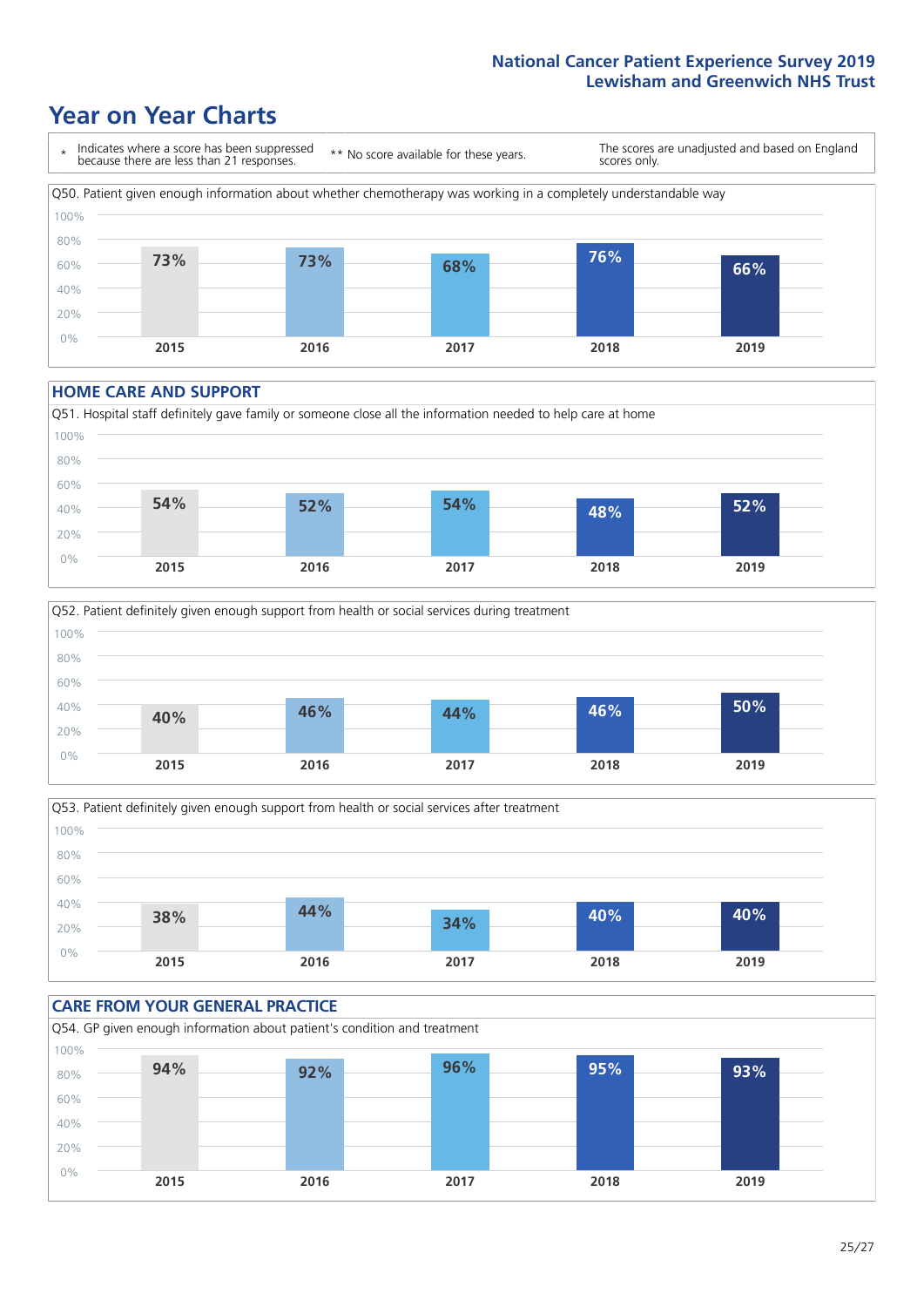### **Year on Year Charts**



#### **YOUR OVERALL NHS CARE**







Q59. Patient felt length of time for attending clinics and appointments for cancer was about right